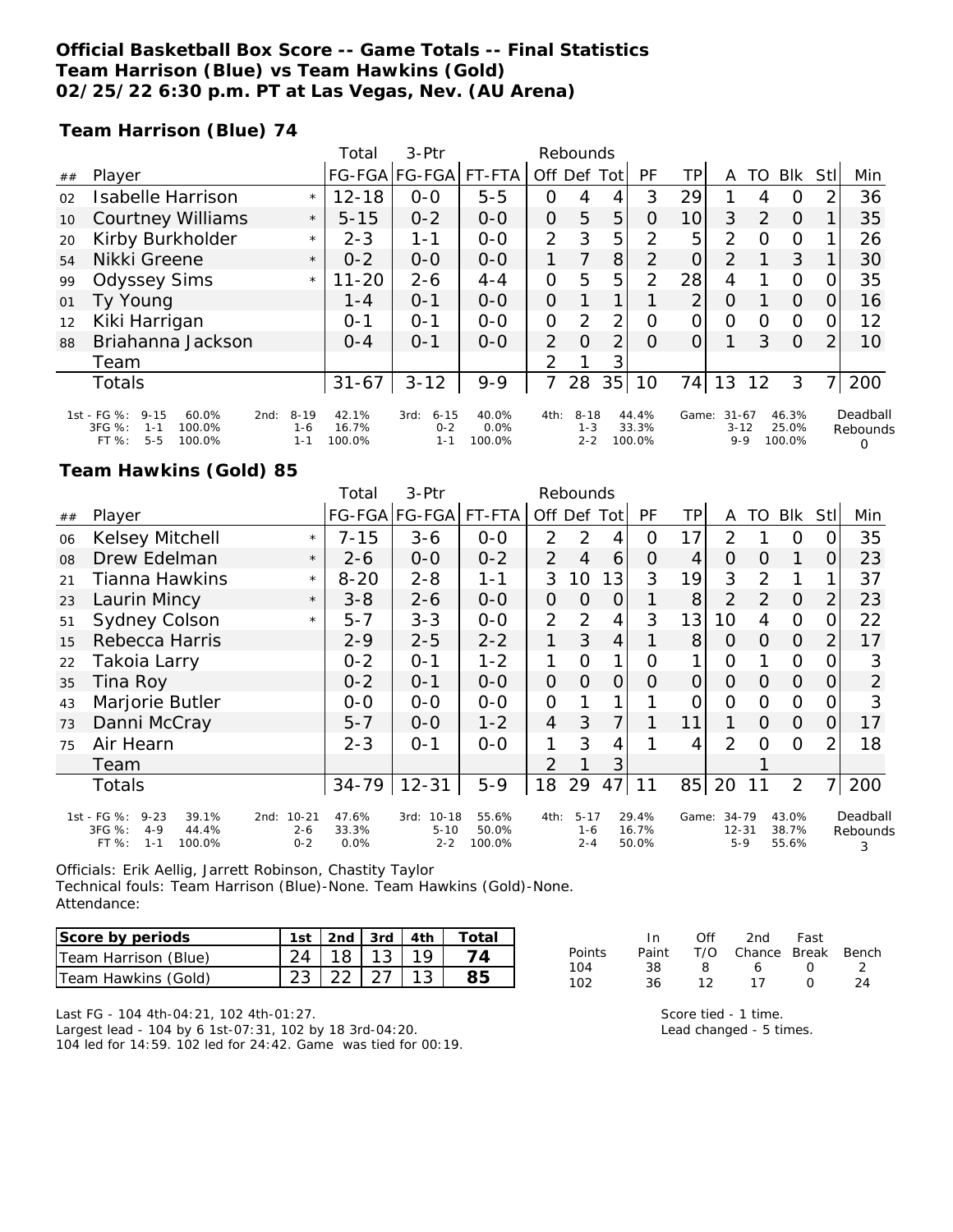# **Team Harrison (Blue) vs Team Hawkins (Gold) 02/25/22 6:30 p.m. PT at Las Vegas, Nev. (AU Arena) 1st PERIOD Play-by-Play (Page 1)**<br>HOME TEAM: Team Hawkins (Gold) Time

| ISL PERIOD PIAY-DY-PIAY (PAYE I)    |       |            |                |                                        |
|-------------------------------------|-------|------------|----------------|----------------------------------------|
| HOME TEAM: Team Hawkins (Gold)      | Time  | Score      |                | Margin VISITORS: Team Harrison (Blue)  |
|                                     | 09:51 | $0 - 2$    | V <sub>2</sub> | GOOD! JUMPER by Isabelle Harrison      |
|                                     | 09:51 |            |                | ASSIST by Odyssey Sims                 |
| MISSED JUMPER by Sydney Colson      | 09:34 |            |                |                                        |
| REBOUND (OFF) by Tianna Hawkins     | 09:34 |            |                |                                        |
| GOOD! LAYUP by Tianna Hawkins [PNT] | 09:28 | $2 - 2$    | T 1            |                                        |
|                                     | 09:18 | $2 - 4$    | V <sub>2</sub> | GOOD! LAYUP by Odyssey Sims [PNT]      |
|                                     |       |            |                |                                        |
| MISSED 3 PTR by Tianna Hawkins      | 09:10 |            |                | REBOUND (DEF) by Isabelle Harrison     |
|                                     | 09:03 | $2 - 6$    | V <sub>4</sub> | GOOD! LAYUP by Courtney Williams [PNT] |
|                                     | 09:03 |            |                | ASSIST by Odyssey Sims                 |
| MISSED 3 PTR by Laurin Mincy        | 08:41 |            |                |                                        |
| REBOUND (OFF) by Drew Edelman       | 08:41 |            |                |                                        |
| MISSED LAYUP by Drew Edelman        | 08:36 |            |                | REBOUND (DEF) by Kirby Burkholder      |
| REBOUND (DEF) by Drew Edelman       | 08:26 |            |                | MISSED JUMPER by Nikki Greene          |
| TURNOVR by Sydney Colson            | 08:20 |            |                |                                        |
| REBOUND (DEF) by Tianna Hawkins     | 08:05 |            |                | MISSED JUMPER by Odyssey Sims          |
| MISSED 3 PTR by Tianna Hawkins      | 07:45 |            |                |                                        |
| REBOUND (OFF) by Drew Edelman       | 07:45 |            |                |                                        |
| MISSED LAYUP by Drew Edelman        | 07:40 |            |                | <b>BLOCK by Nikki Greene</b>           |
|                                     | 07:37 |            |                | REBOUND (DEF) by Nikki Greene          |
|                                     | 07:31 | $2 - 8$    | V 6            | GOOD! LAYUP by Isabelle Harrison [PNT] |
| GOOD! 3 PTR by Sydney Colson        | 07:15 | $5 - 8$    | $V_3$          |                                        |
| <b>ASSIST by Laurin Mincy</b>       |       |            |                |                                        |
|                                     | 07:15 |            |                |                                        |
|                                     | 06:49 |            |                | TURNOVR by Isabelle Harrison           |
| MISSED 3 PTR by Laurin Mincy        | 06:26 |            |                |                                        |
| REBOUND (OFF) by Sydney Colson      | 06:26 |            |                |                                        |
| GOOD! LAYUP by Sydney Colson [PNT]  | 06:20 | $7 - 8$    | V <sub>1</sub> |                                        |
|                                     | 06:12 | $7 - 10$   | V <sub>3</sub> | GOOD! JUMPER by Odyssey Sims           |
| FOUL by Sydney Colson (P1T1)        | 06:12 | $7 - 11$   | V <sub>4</sub> | GOOD! FT SHOT by Odyssey Sims          |
|                                     |       | 06:12 s 99 |                |                                        |
| MISSED JUMPER by Sydney Colson      | 05:54 |            |                |                                        |
| REBOUND (OFF) by Tianna Hawkins     | 05:54 |            |                |                                        |
| GOOD! 3 PTR by Laurin Mincy         | 05:47 | $10 - 11$  | V <sub>1</sub> |                                        |
| ASSIST by Sydney Colson             | 05:47 |            |                |                                        |
|                                     | 05:26 |            |                | FOUL by Isabelle Harrison (P1T1)       |
|                                     | 05:26 |            |                | TURNOVR by Isabelle Harrison           |
|                                     |       | 05:26 0 06 |                |                                        |
| MISSED LAYUP by Drew Edelman        | 05:20 |            |                | <b>BLOCK by Nikki Greene</b>           |
|                                     | 05:16 |            |                | REBOUND (DEF) by Nikki Greene          |
| FOUL by Laurin Mincy (P1T2)         | 04:58 |            |                |                                        |
|                                     |       |            |                |                                        |
|                                     | 04:58 |            |                | TIMEOUT media                          |
|                                     | 04:58 | $10 - 12$  | V <sub>2</sub> | GOOD! FT SHOT by Isabelle Harrison     |
|                                     | 04:58 | $10 - 13$  | V <sub>3</sub> | GOOD! FT SHOT by Isabelle Harrison     |
|                                     | 04:58 |            |                | SUB IN: Briahanna Jackson              |
|                                     | 04:58 |            |                | SUB IN: Ty Young                       |
|                                     | 04:58 |            |                | SUB OUT: Odyssey Sims                  |
|                                     | 04:58 |            |                | SUB OUT: Kirby Burkholder              |
|                                     |       | 04:58 S 02 |                |                                        |
| TURNOVR by (TEAM)                   | 04:34 |            |                |                                        |
|                                     | 04:21 | $10 - 15$  | V <sub>5</sub> | GOOD! JUMPER by Courtney Williams      |
| MISSED LAYUP by Drew Edelman        | 04:06 |            |                | REBOUND (DEF) by Nikki Greene          |
| REBOUND (DEF) by Drew Edelman       | 03:58 |            |                | MISSED LAYUP by Isabelle Harrison      |
| GOOD! LAYUP by Tianna Hawkins [PNT] | 03:52 | $12 - 15$  | V <sub>3</sub> |                                        |
| GOOD! FT SHOT by Tianna Hawkins     | 03:52 | $13 - 15$  | V <sub>2</sub> | FOUL by Nikki Greene (P1T2)            |
| SUB IN: Danni McCray                | 03:52 |            |                | SUB IN: Kiki Harrigan                  |
|                                     | 03:52 |            |                |                                        |
| SUB OUT: Drew Edelman               |       |            |                | SUB OUT: Nikki Greene                  |
|                                     |       | 03:52 S 21 |                |                                        |
| <b>BLOCK by Tianna Hawkins</b>      | 03:47 |            |                | MISSED LAYUP by Isabelle Harrison      |
| REBOUND (DEF) by Kelsey Mitchell    | 03:45 |            |                |                                        |
| TURNOVR by Kelsey Mitchell          | 03:42 |            |                |                                        |
|                                     | 03:18 |            |                | MISSED JUMPER by Courtney Williams     |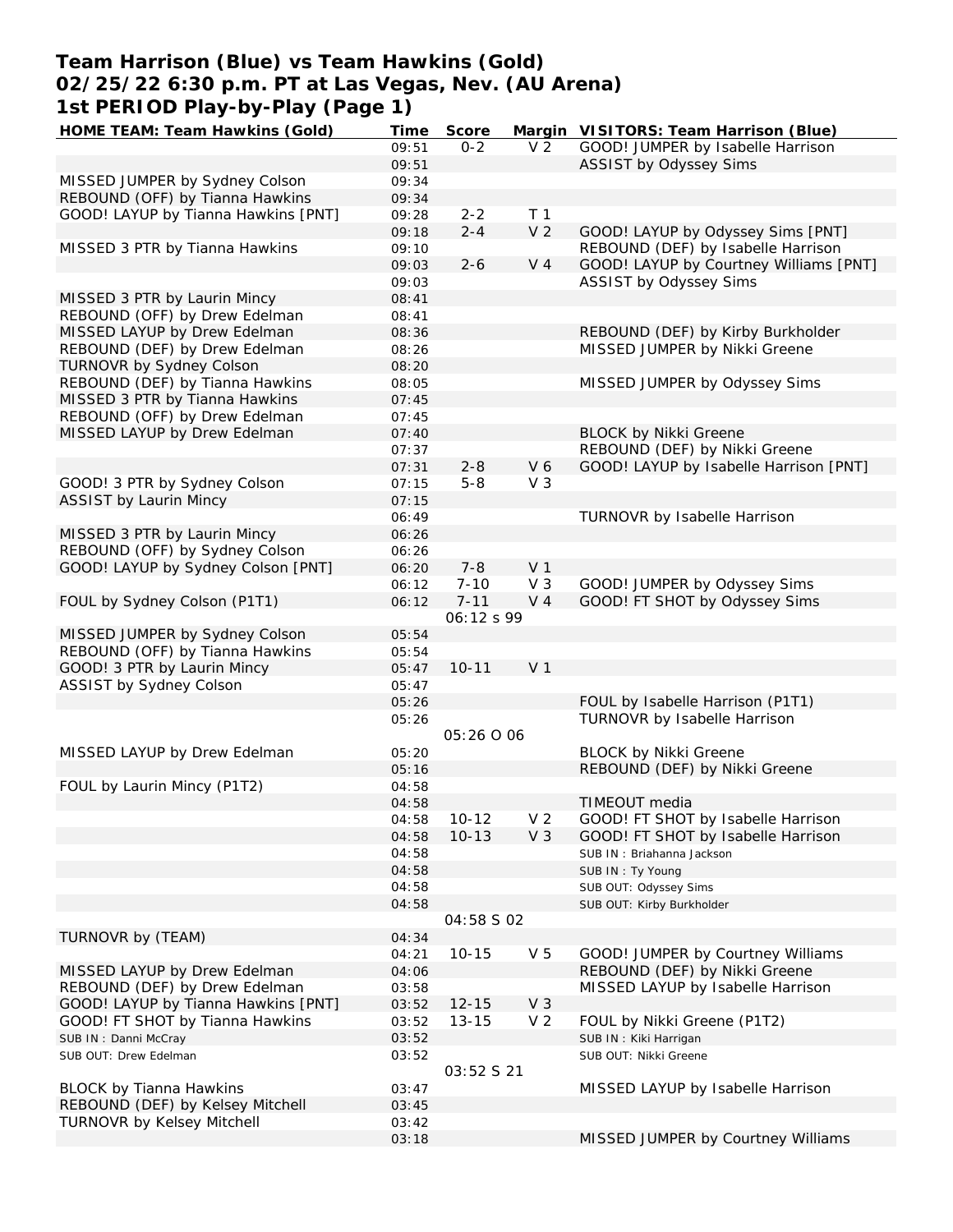# **Team Harrison (Blue) vs Team Hawkins (Gold) 02/25/22 6:30 p.m. PT at Las Vegas, Nev. (AU Arena) 1st PERIOD Play-by-Play (Page 2)**

| HOME TEAM: Team Hawkins (Gold)    | Time  | Score      |                | Margin VISITORS: Team Harrison (Blue) |
|-----------------------------------|-------|------------|----------------|---------------------------------------|
| REBOUND (DEF) by Tianna Hawkins   | 03:18 |            |                |                                       |
| MISSED 3 PTR by Tianna Hawkins    | 03:09 |            |                |                                       |
| REBOUND (OFF) by Danni McCray     | 03:09 |            |                |                                       |
| MISSED LAYUP by Danni McCray      | 03:04 |            |                | REBOUND (DEF) by Courtney Williams    |
|                                   | 02:59 |            |                | TURNOVR by Courtney Williams          |
| STEAL by Tianna Hawkins           | 02:58 |            |                |                                       |
| MISSED JUMPER by Kelsey Mitchell  | 02:55 |            |                |                                       |
| REBOUND (OFF) by Tianna Hawkins   | 02:55 |            |                |                                       |
| MISSED JUMPER by Danni McCray     | 02:48 |            |                | REBOUND (DEF) by Ty Young             |
|                                   | 02:26 | $13 - 17$  | $V_4$          | GOOD! JUMPER by Isabelle Harrison     |
| SUB IN: Rebecca Harris            | 02:13 |            |                | SUB IN: Odyssey Sims                  |
| SUB OUT: Laurin Mincy             | 02:13 |            |                | SUB IN: Kirby Burkholder              |
|                                   | 02:13 |            |                | SUB OUT: Isabelle Harrison            |
|                                   | 02:13 |            |                | SUB OUT: Briahanna Jackson            |
| GOOD! LAYUP by Danni McCray [PNT] | 02:11 | $15 - 17$  | V <sub>2</sub> |                                       |
| ASSIST by Sydney Colson           | 02:11 |            |                |                                       |
|                                   | 01:53 | $15 - 20$  | V <sub>5</sub> | GOOD! 3 PTR by Odyssey Sims           |
|                                   | 01:53 |            |                | <b>ASSIST by Courtney Williams</b>    |
| GOOD! 3 PTR by Kelsey Mitchell    | 01:36 | $18 - 20$  | V <sub>2</sub> |                                       |
| <b>ASSIST by Tianna Hawkins</b>   | 01:36 |            |                |                                       |
|                                   | 01:13 | $18-22$    | $V_4$          | GOOD! LAYUP by Odyssey Sims [PNT]     |
| GOOD! LAYUP by Danni McCray [PNT] | 00:59 | $20 - 22$  | V <sub>2</sub> |                                       |
| FOUL by Tianna Hawkins (P1T3)     | 00:41 | $20 - 23$  | $V_3$          | GOOD! FT SHOT by Odyssey Sims         |
|                                   | 00:41 | $20 - 24$  | V <sub>4</sub> | GOOD! FT SHOT by Odyssey Sims         |
|                                   |       | 00:41 S 99 |                |                                       |
| GOOD! 3 PTR by Rebecca Harris     | 00:27 | $23 - 24$  | V <sub>1</sub> |                                       |
| ASSIST by Sydney Colson           | 00:27 |            |                |                                       |
| REBOUND (DEF) by Rebecca Harris   | 00:01 |            |                | MISSED JUMPER by Ty Young             |

Team Harrison (Blue) 24, Team Hawkins (Gold) 23

|                                              | In. | Off      | 2nd | Fast             |                                               |                         |
|----------------------------------------------|-----|----------|-----|------------------|-----------------------------------------------|-------------------------|
| 1st period-only Paint T/O Chance Break Bench |     |          |     |                  |                                               |                         |
| Team Harrison (Blue) 8                       |     | $\sim$ 2 | - റ | $\left( \right)$ | $\left( \begin{array}{c} \end{array} \right)$ | Score tied - 1 time.    |
| Team Hawkins (Gold) 10 2 7                   |     |          |     |                  |                                               | Lead changed - 0 times. |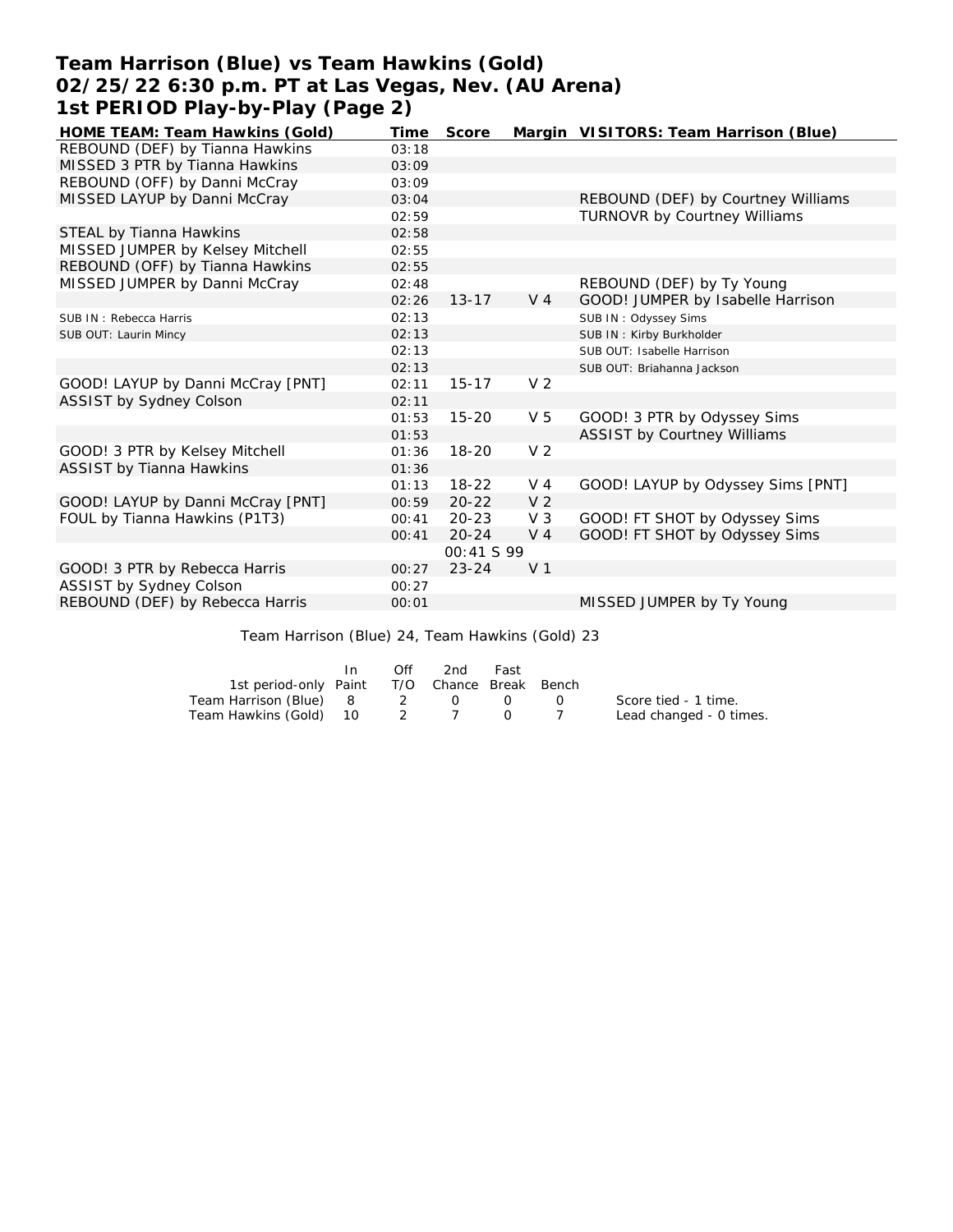# **Team Harrison (Blue) vs Team Hawkins (Gold) 02/25/22 6:30 p.m. PT at Las Vegas, Nev. (AU Arena) 2nd PERIOD Play-by-Play (Page 1)**

| HOME TEAM: Team Hawkins (Gold)       | Time  | Score             |                | Margin VISITORS: Team Harrison (Blue)  |
|--------------------------------------|-------|-------------------|----------------|----------------------------------------|
| SUB IN: Rebecca Harris               | 10:00 |                   |                | SUB IN: Briahanna Jackson              |
| SUB OUT: Laurin Mincy                | 10:00 |                   |                | SUB OUT: Courtney Williams             |
| GOOD! LAYUP by Sydney Colson [PNT]   | 09:50 | $25 - 24$         | H <sub>1</sub> |                                        |
|                                      | 09:38 | $25 - 27$         | V <sub>2</sub> | GOOD! 3 PTR by Kirby Burkholder        |
|                                      | 09:38 |                   |                | ASSIST by Briahanna Jackson            |
| MISSED 3 PTR by Rebecca Harris       | 09:19 |                   |                |                                        |
| REBOUND (OFF) by Kelsey Mitchell     | 09:19 |                   |                |                                        |
| MISSED JUMPER by Tianna Hawkins      | 09:13 |                   |                | REBOUND (DEF) by Kirby Burkholder      |
| FOUL by Sydney Colson (P2T4)         | 09:08 |                   |                |                                        |
| SUB IN : Air Hearn                   | 09:08 |                   |                |                                        |
| SUB OUT: Sydney Colson               | 09:08 |                   |                |                                        |
|                                      |       | 09:08 P 88        |                |                                        |
|                                      | 09:00 |                   |                | MISSED JUMPER by Briahanna Jackson     |
|                                      | 09:00 |                   |                | REBOUND (OFF) by Briahanna Jackson     |
|                                      | 08:47 |                   |                | TURNOVR by Briahanna Jackson           |
| STEAL by Rebecca Harris              | 08:45 |                   |                |                                        |
| TURNOVR by Tianna Hawkins            | 08:33 |                   |                |                                        |
|                                      | 08:32 |                   |                | STEAL by Briahanna Jackson             |
|                                      | 08:29 |                   |                | MISSED JUMPER by Odyssey Sims          |
|                                      | 08:29 |                   |                | REBOUND (OFF) by (TEAM)                |
| REBOUND (DEF) by Drew Edelman        |       |                   |                | MISSED JUMPER by Briahanna Jackson     |
|                                      | 08:21 |                   |                |                                        |
| MISSED JUMPER by Tianna Hawkins      | 08:03 |                   |                | REBOUND (DEF) by (TEAM)                |
|                                      | 07:44 | $25 - 29$         | V <sub>4</sub> | GOOD! LAYUP by Isabelle Harrison [PNT] |
| MISSED JUMPER by Rebecca Harris      | 07:20 |                   |                | REBOUND (DEF) by Nikki Greene          |
|                                      | 07:03 | $25 - 31$         | V6             | GOOD! LAYUP by Isabelle Harrison [PNT] |
|                                      | 07:03 |                   |                | ASSIST by Kirby Burkholder             |
| TIMEOUT 20sec                        | 06:59 |                   |                |                                        |
|                                      | 06:59 |                   |                | SUB IN: Courtney Williams              |
|                                      | 06:59 |                   |                | SUB IN: Ty Young                       |
|                                      | 06:59 |                   |                | SUB IN: Kiki Harrigan                  |
|                                      | 06:59 |                   |                | SUB OUT: Isabelle Harrison             |
|                                      | 06:59 |                   |                | SUB OUT: Kirby Burkholder              |
|                                      | 06:59 |                   |                | SUB OUT: Briahanna Jackson             |
| MISSED 3 PTR by Tianna Hawkins       | 06:48 |                   |                | REBOUND (DEF) by Odyssey Sims          |
| REBOUND (DEF) by Kelsey Mitchell     | 06:38 |                   |                | MISSED 3 PTR by Courtney Williams      |
| MISSED JUMPER by Rebecca Harris      | 06:25 |                   |                |                                        |
| REBOUND (OFF) by Rebecca Harris      | 06:25 |                   |                |                                        |
| GOOD! LAYUP by Kelsey Mitchell [PNT] | 06:17 | $27 - 31$         | $V_4$          |                                        |
| REBOUND (DEF) by Tianna Hawkins      | 05:55 |                   |                | MISSED JUMPER by Courtney Williams     |
| GOOD! LAYUP by Air Hearn [PNT]       | 05:46 | 29-31             | V <sub>2</sub> |                                        |
| REBOUND (DEF) by Tianna Hawkins      | 05:26 |                   |                | MISSED 3 PTR by Kiki Harrigan          |
| MISSED JUMPER by Kelsey Mitchell     | 05:12 |                   |                | REBOUND (DEF) by Odyssey Sims          |
| FOUL by Air Hearn (P1T5)             | 05:03 |                   |                |                                        |
|                                      | 05:03 |                   |                | SUB IN: Isabelle Harrison              |
|                                      | 05:03 |                   |                | SUB OUT: Nikki Greene                  |
|                                      |       | <i>05:03 P 99</i> |                |                                        |
| REBOUND (DEF) by Tianna Hawkins      | 04:53 |                   |                | MISSED LAYUP by Isabelle Harrison      |
| GOOD! 3 PTR by Rebecca Harris        | 04:45 | $32 - 31$         | H <sub>1</sub> |                                        |
| <b>ASSIST by Kelsey Mitchell</b>     | 04:45 |                   |                |                                        |
| REBOUND (DEF) by Rebecca Harris      | 04:25 |                   |                | MISSED 3 PTR by Odyssey Sims           |
| MISSED LAYUP by Rebecca Harris       | 04:17 |                   |                |                                        |
| REBOUND (OFF) by Air Hearn           | 04:17 |                   |                |                                        |
| MISSED FT SHOT by Drew Edelman       | 04:04 |                   |                | FOUL by Odyssey Sims (P1T3)            |
| REBOUND (OFF) by (DEADBALL)          | 04:04 |                   |                |                                        |
| MISSED FT SHOT by Drew Edelman       |       |                   |                | REBOUND (DEF) by Kiki Harrigan         |
|                                      | 04:04 | 04:04 S 08        |                |                                        |
|                                      | 03:53 | $32 - 33$         | V <sub>1</sub> | GOOD! LAYUP by Odyssey Sims [PNT]      |
| GOOD! LAYUP by Tianna Hawkins [PNT]  | 03:38 | 34-33             | H <sub>1</sub> |                                        |
| REBOUND (DEF) by Air Hearn           | 03:18 |                   |                | MISSED 3 PTR by Ty Young               |
| MISSED LAYUP by Tianna Hawkins       | 03:12 |                   |                |                                        |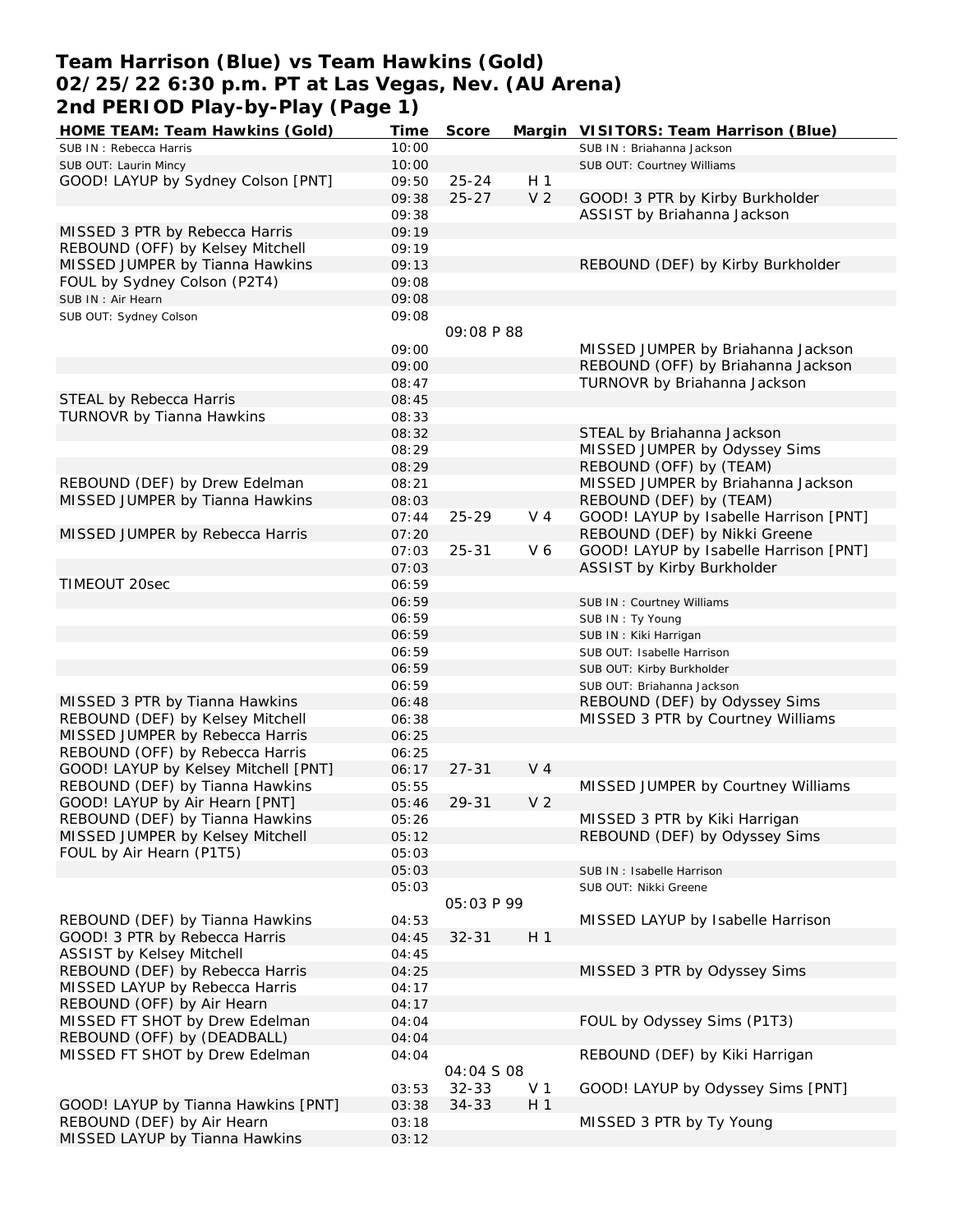# **Team Harrison (Blue) vs Team Hawkins (Gold) 02/25/22 6:30 p.m. PT at Las Vegas, Nev. (AU Arena) 2nd PERIOD Play-by-Play (Page 2)**

| HOME TEAM: Team Hawkins (Gold)       | Time  | Score             |                | Margin VISITORS: Team Harrison (Blue)  |
|--------------------------------------|-------|-------------------|----------------|----------------------------------------|
|                                      | 03:12 |                   |                | REBOUND (DEF) by Courtney Williams     |
|                                      | 03:07 |                   |                | <b>TURNOVR by Isabelle Harrison</b>    |
| SUB IN: Danni McCray                 | 03:07 |                   |                | SUB IN: Nikki Greene                   |
| SUB OUT: Drew Edelman                | 03:07 |                   |                | SUB OUT: Kiki Harrigan                 |
| GOOD! LAYUP by Danni McCray [PNT]    | 02:53 | $36 - 33$         | $H_3$          |                                        |
| ASSIST by Air Hearn                  | 02:53 |                   |                |                                        |
|                                      | 02:34 | $36 - 35$         | H 1            | GOOD! LAYUP by Isabelle Harrison [PNT] |
| GOOD! LAYUP by Air Hearn [PNT]       | 02:16 | 38-35             | H 3            |                                        |
|                                      | 01:58 | $38 - 37$         | H <sub>1</sub> | GOOD! LAYUP by Isabelle Harrison [PNT] |
| GOOD! LAYUP by Kelsey Mitchell [PNT] | 01:50 | $40 - 37$         | $H_3$          |                                        |
|                                      | 01:33 | 40-39             | H 1            | GOOD! JUMPER by Odyssey Sims           |
| GOOD! JUMPER by Kelsey Mitchell      | 01:19 | 42-39             | $H_3$          |                                        |
| <b>ASSIST by Tianna Hawkins</b>      | 01:19 |                   |                |                                        |
| REBOUND (DEF) by Danni McCray        | 01:02 |                   |                | MISSED LAYUP by Odyssey Sims           |
| MISSED 3 PTR by Air Hearn            | 00:53 |                   |                | REBOUND (DEF) by Courtney Williams     |
| REBOUND (DEF) by Rebecca Harris      | 00:45 |                   |                | MISSED 3 PTR by Courtney Williams      |
| GOOD! 3 PTR by Kelsey Mitchell       | 00:37 | 45-39             | H 6            |                                        |
| ASSIST by Air Hearn                  | 00:37 |                   |                |                                        |
|                                      | 00:18 | $45 - 41$         | H 4            | GOOD! LAYUP by Isabelle Harrison [PNT] |
| FOUL by Rebecca Harris (P1T6)        | 00:18 | $45 - 42$         | $H_3$          | GOOD! FT SHOT by Isabelle Harrison     |
| SUB IN: Sydney Colson                | 00:18 |                   |                |                                        |
| SUB OUT: Air Hearn                   | 00:18 |                   |                |                                        |
|                                      |       | <i>00:18 S 02</i> |                |                                        |
| MISSED 3 PTR by Rebecca Harris       | 00:02 |                   |                | REBOUND (DEF) by Nikki Greene          |

Team Hawkins (Gold) 45, Team Harrison (Blue) 42

|                                              | In. | Off | 2nd                                        | Fast |                         |
|----------------------------------------------|-----|-----|--------------------------------------------|------|-------------------------|
| 2nd period-only Paint T/O Chance Break Bench |     |     |                                            |      |                         |
| Team Harrison (Blue) 12                      |     |     | $\begin{array}{ccc} 0 & 0 & 0 \end{array}$ |      | Score tied - 0 times.   |
| Team Hawkins (Gold) 14 2 2 2                 |     |     |                                            |      | Lead changed - 5 times. |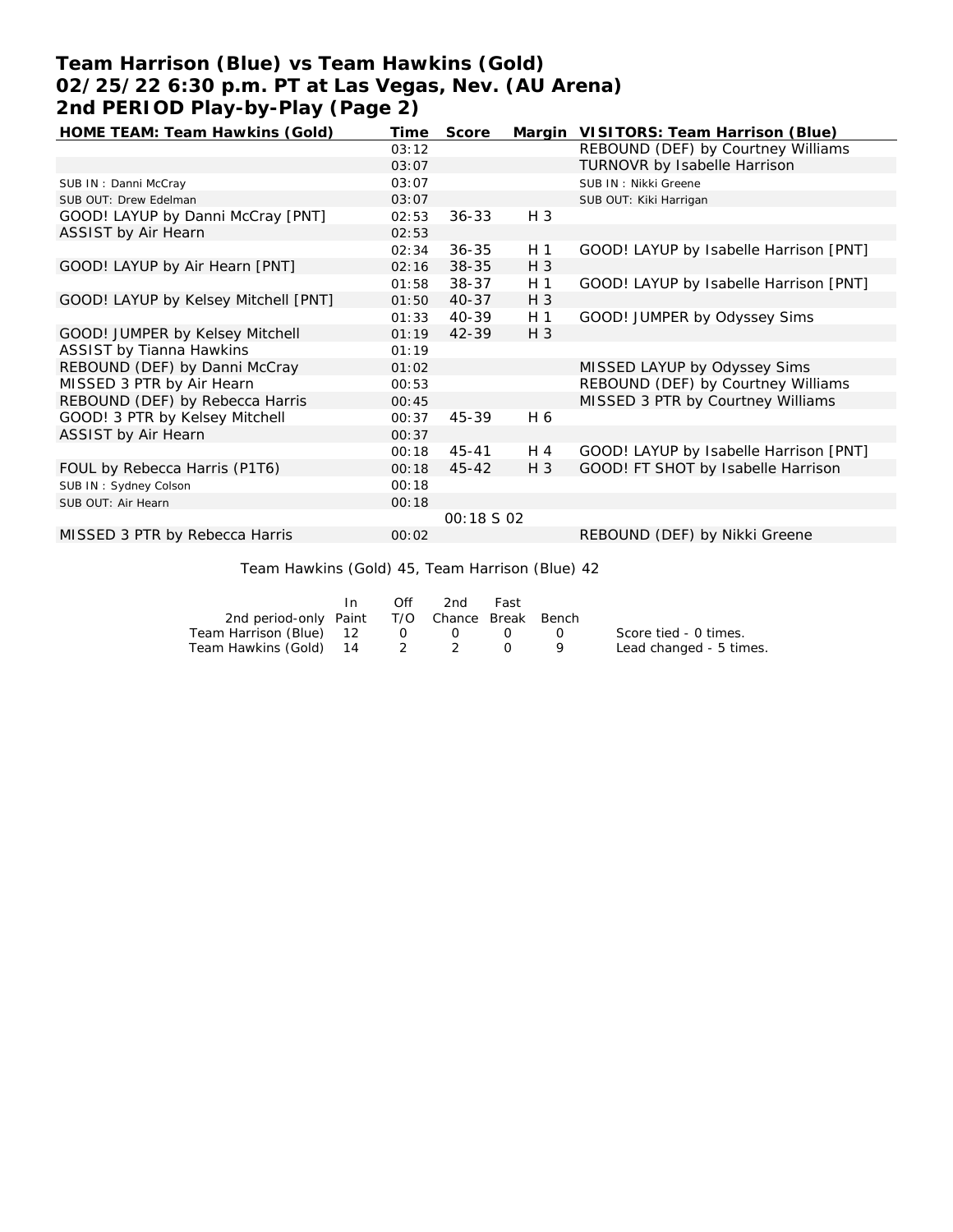## **Team Harrison (Blue) vs Team Hawkins (Gold) 02/25/22 6:30 p.m. PT at Las Vegas, Nev. (AU Arena) 3rd PERIOD Play-by-Play (Page 1)**

| HOME TEAM: Team Hawkins (Gold)    | Time  | Score      |      | Margin VISITORS: Team Harrison (Blue)  |
|-----------------------------------|-------|------------|------|----------------------------------------|
| MISSED 3 PTR by Kelsey Mitchell   | 09:39 |            |      | REBOUND (DEF) by Isabelle Harrison     |
| REBOUND (DEF) by Sydney Colson    | 09:22 |            |      | MISSED 3 PTR by Odyssey Sims           |
| GOOD! JUMPER by Tianna Hawkins    | 08:59 | $47 - 42$  | H 5  |                                        |
| ASSIST by Sydney Colson           | 08:59 |            |      |                                        |
| <b>BLOCK by Drew Edelman</b>      | 08:33 |            |      | MISSED JUMPER by Nikki Greene          |
|                                   | 08:30 |            |      | REBOUND (OFF) by Kirby Burkholder      |
| REBOUND (DEF) by Tianna Hawkins   | 08:26 |            |      | MISSED LAYUP by Kirby Burkholder       |
|                                   |       | 49-42      | H 7  |                                        |
| GOOD! LAYUP by Drew Edelman [PNT] | 08:14 |            |      |                                        |
| <b>ASSIST by Tianna Hawkins</b>   | 08:14 |            |      |                                        |
| REBOUND (DEF) by Sydney Colson    | 07:53 |            |      | MISSED JUMPER by Courtney Williams     |
| GOOD! 3 PTR by Laurin Mincy       | 07:35 | $52 - 42$  | H 10 |                                        |
| ASSIST by Sydney Colson           | 07:35 |            |      |                                        |
|                                   | 07:20 |            |      | TIMEOUT 20sec                          |
|                                   | 07:10 | $52 - 44$  | H 8  | GOOD! LAYUP by Odyssey Sims [PNT]      |
|                                   | 07:10 |            |      | ASSIST by Nikki Greene                 |
| GOOD! LAYUP by Drew Edelman [PNT] | 06:57 | 54-44      | H 10 |                                        |
| ASSIST by Sydney Colson           | 06:57 |            |      |                                        |
|                                   | 06:46 | 54-46      | H 8  | GOOD! LAYUP by Isabelle Harrison [PNT] |
|                                   | 06:46 |            |      | ASSIST by Odyssey Sims                 |
| TURNOVR by Laurin Mincy           | 06:25 |            |      |                                        |
|                                   |       |            |      |                                        |
|                                   | 06:24 |            |      | STEAL by Nikki Greene                  |
| REBOUND (DEF) by Drew Edelman     | 06:17 |            |      | MISSED JUMPER by Courtney Williams     |
| GOOD! 3 PTR by Tianna Hawkins     | 06:02 | $57 - 46$  | H 11 |                                        |
| ASSIST by Sydney Colson           | 06:02 |            |      |                                        |
|                                   | 05:42 |            |      | TURNOVR by Odyssey Sims                |
| STEAL by Laurin Mincy             | 05:41 |            |      |                                        |
| GOOD! 3 PTR by Sydney Colson      | 05:37 | 60-46      | H 14 |                                        |
| ASSIST by Laurin Mincy            | 05:37 |            |      |                                        |
|                                   | 05:16 | 60-48      | H 12 | GOOD! LAYUP by Odyssey Sims [PNT]      |
| GOOD! 3 PTR by Tianna Hawkins     | 05:03 | 63-48      | H 15 |                                        |
| ASSIST by Sydney Colson           | 05:03 |            |      |                                        |
|                                   | 04:38 |            |      | TURNOVR by Isabelle Harrison           |
| STEAL by Laurin Mincy             | 04:37 |            |      |                                        |
| MISSED LAYUP by Kelsey Mitchell   | 04:33 |            |      |                                        |
| REBOUND (OFF) by Kelsey Mitchell  | 04:33 |            |      |                                        |
|                                   |       |            | H 18 |                                        |
| GOOD! 3 PTR by Sydney Colson      | 04:20 | 66-48      |      |                                        |
| ASSIST by Kelsey Mitchell         | 04:20 |            |      |                                        |
|                                   | 04:01 | 66-50      | H 16 | GOOD! LAYUP by Courtney Williams [PNT] |
|                                   | 04:01 |            |      | ASSIST by Isabelle Harrison            |
| FOUL by Tianna Hawkins (P2T1)     | 03:45 |            |      |                                        |
| TURNOVR by Tianna Hawkins         | 03:45 |            |      |                                        |
|                                   | 03:45 |            |      | <b>TIMEOUT MEDIA</b>                   |
| TIMEOUT 20sec                     | 03:45 |            |      |                                        |
| SUB IN: Air Hearn                 | 03:45 |            |      | SUB IN: Ty Young                       |
| SUB OUT: Kelsey Mitchell          | 03:45 |            |      | SUB IN: Kiki Harrigan                  |
|                                   | 03:45 |            |      | SUB IN: Briahanna Jackson              |
|                                   | 03:45 |            |      | SUB OUT: Odyssey Sims                  |
|                                   | 03:45 |            |      | SUB OUT: Nikki Greene                  |
|                                   | 03:45 |            |      | SUB OUT: Kirby Burkholder              |
|                                   |       | 03:45 0 10 |      |                                        |
| REBOUND (DEF) by Tianna Hawkins   |       |            |      | MISSED LAYUP by Courtney Williams      |
|                                   | 03:37 |            |      |                                        |
| GOOD! JUMPER by Laurin Mincy      | 03:13 | 68-50      | H 18 |                                        |
|                                   | 02:49 |            |      | TURNOVR by Briahanna Jackson           |
| STEAL by Air Hearn                | 02:48 |            |      |                                        |
|                                   | 02:46 | 02:46 P 75 |      | FOUL by Isabelle Harrison (P2T1)       |
| MISSED 3 PTR by Laurin Mincy      | 02:32 |            |      |                                        |
| REBOUND (OFF) by Sydney Colson    | 02:32 |            |      |                                        |
| TURNOVR by Sydney Colson          |       |            |      |                                        |
|                                   | 02:25 |            |      |                                        |
|                                   | 02:24 |            |      | STEAL by Courtney Williams             |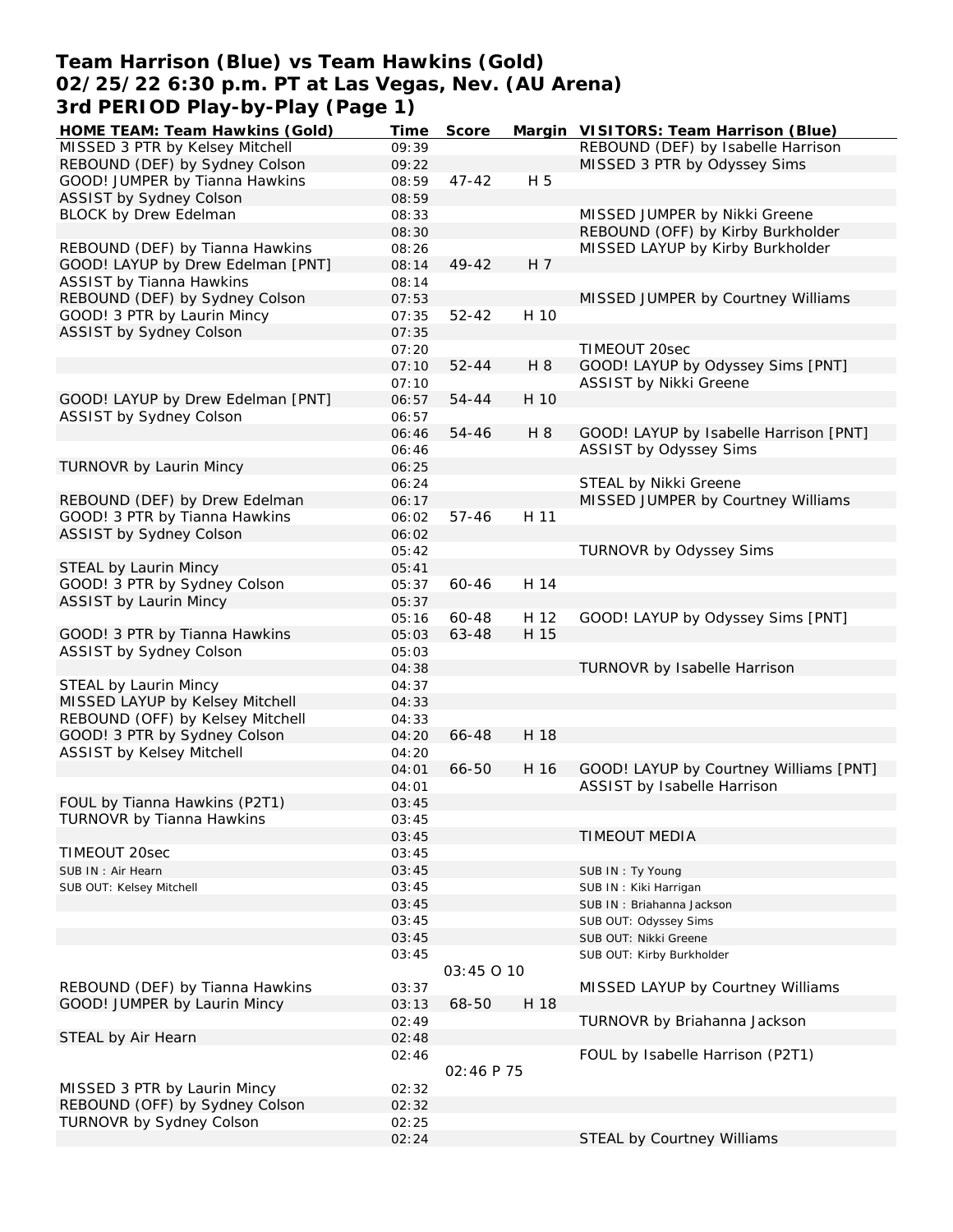# **Team Harrison (Blue) vs Team Hawkins (Gold) 02/25/22 6:30 p.m. PT at Las Vegas, Nev. (AU Arena) 3rd PERIOD Play-by-Play (Page 2)**

| HOME TEAM: Team Hawkins (Gold)      | Time  | Score      |      | Margin VISITORS: Team Harrison (Blue) |
|-------------------------------------|-------|------------|------|---------------------------------------|
|                                     | 02:18 | 68-52      | H 16 | GOOD! LAYUP by Ty Young [PNT]         |
|                                     | 02:18 |            |      | <b>ASSIST by Courtney Williams</b>    |
| GOOD! LAYUP by Tianna Hawkins [PNT] | 01:59 | $70 - 52$  | H 18 |                                       |
| ASSIST by Sydney Colson             | 01:59 |            |      |                                       |
| REBOUND (DEF) by (TEAM)             | 01:45 |            |      | MISSED 3 PTR by Briahanna Jackson     |
| SUB IN: Danni McCray                | 01:43 |            |      | SUB IN: Odyssey Sims                  |
| SUB IN : Marjorie Butler            | 01:43 |            |      | SUB OUT: Courtney Williams            |
| SUB IN: Takoia Larry                | 01:43 |            |      |                                       |
| SUB OUT: Sydney Colson              | 01:43 |            |      |                                       |
| SUB OUT: Tianna Hawkins             | 01:43 |            |      |                                       |
| SUB OUT: Laurin Mincy               | 01:43 |            |      |                                       |
| SUB OUT: Drew Edelman               | 01:43 |            |      |                                       |
| SUB OUT: Air Hearn                  | 01:43 |            |      |                                       |
| MISSED 3 PTR by Takoia Larry        | 01:41 |            |      | REBOUND (DEF) by Odyssey Sims         |
| SUB IN: Air Hearn                   | 01:41 |            |      |                                       |
| SUB IN: Laurin Mincy                | 01:41 |            |      |                                       |
|                                     | 01:40 | 70-54      | H 16 | GOOD! LAYUP by Odyssey Sims [PNT]     |
| FOUL by Marjorie Butler (P1T2)      | 01:34 |            |      |                                       |
|                                     | 01:20 | 70-55      | H 15 | GOOD! FT SHOT by Odyssey Sims         |
|                                     |       | 01:21 S 99 |      |                                       |
| MISSED JUMPER by Tina Roy           | 01:16 |            |      | REBOUND (DEF) by Odyssey Sims         |
|                                     | 01:04 |            |      | TURNOVR by Ty Young                   |
| STEAL by Rebecca Harris             | 01:02 |            |      |                                       |
| GOOD! FT SHOT by Rebecca Harris     | 01:01 | $71 - 55$  | H 16 | FOUL by Ty Young (P1T2)               |
| GOOD! FT SHOT by Rebecca Harris     | 01:01 | 72-55      | H 17 |                                       |
| SUB IN: Tina Roy                    | 01:01 |            |      |                                       |
| SUB IN: Rebecca Harris              | 01:01 |            |      |                                       |
| SUB OUT: Air Hearn                  | 01:01 |            |      |                                       |
| SUB OUT: Laurin Mincy               | 01:01 |            |      |                                       |
|                                     |       | 01:01 P 15 |      |                                       |
| TURNOVR by Takoia Larry             | 00:56 |            |      |                                       |
|                                     | 00:55 |            |      | STEAL by Briahanna Jackson            |
|                                     | 00:54 |            |      | MISSED LAYUP by Briahanna Jackson     |
|                                     | 00:54 |            |      | REBOUND (OFF) by Briahanna Jackson    |
|                                     | 00:50 |            |      | TURNOVR by Briahanna Jackson          |
| MISSED LAYUP by Takoia Larry        | 00:36 |            |      |                                       |
| REBOUND (OFF) by Danni McCray       | 00:36 |            |      |                                       |
| MISSED 3 PTR by Tina Roy            | 00:30 |            |      |                                       |
| REBOUND (OFF) by (TEAM)             | 00:30 |            |      |                                       |
| MISSED 3 PTR by Rebecca Harris      | 00:15 |            |      | REBOUND (DEF) by Kiki Harrigan        |
| REBOUND (DEF) by Marjorie Butler    | 00:02 |            |      | MISSED JUMPER by Ty Young             |

Team Hawkins (Gold) 72, Team Harrison (Blue) 55

|                                              | $\mathsf{In}$ | Off | 2nd | Fast                                       |                         |
|----------------------------------------------|---------------|-----|-----|--------------------------------------------|-------------------------|
| 3rd period-only Paint T/O Chance Break Bench |               |     |     |                                            |                         |
| Team Harrison (Blue) 12 2                    |               |     |     | $\begin{array}{ccc} 0 & 0 & 2 \end{array}$ | Score tied - 0 times.   |
| Team Hawkins (Gold) 6 8                      |               |     |     |                                            | Lead changed - 0 times. |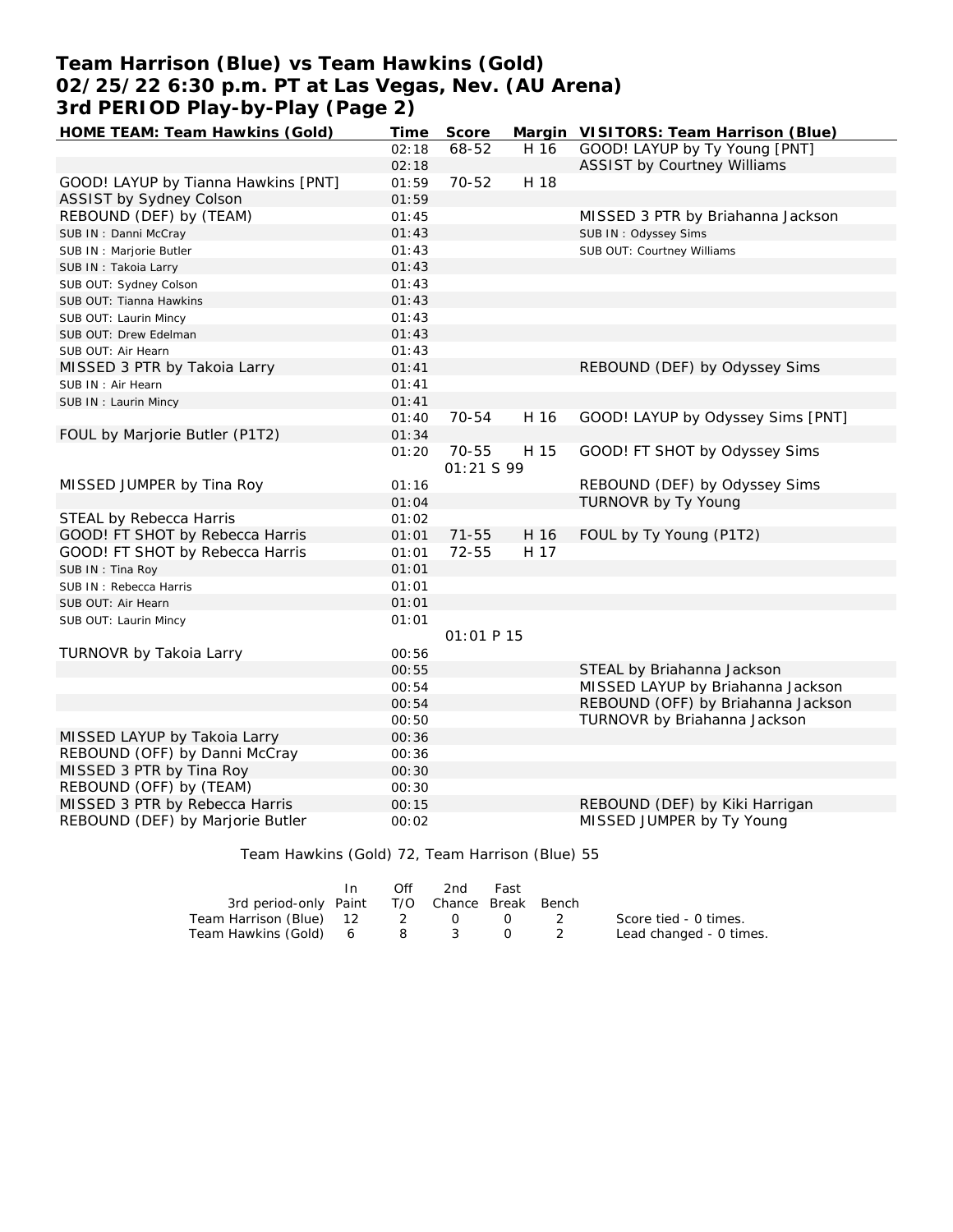# **Team Harrison (Blue) vs Team Hawkins (Gold) 02/25/22 6:30 p.m. PT at Las Vegas, Nev. (AU Arena) 4th PERIOD Play-by-Play (Page 1)**

**HOME TEAM: Team Hawkins (Gold) Time Score Margin VISITORS: Team Harrison (Blue)** 09:50 72-57 H 15 GOOD! LAYUP by Isabelle Harrison [PNT] TURNOVR by Sydney Colson 09:35 09:34 STEAL by Isabelle Harrison 09:26 MISSED JUMPER by Courtney Williams 09:26 REBOUND (OFF) by (TEAM) 09:20 72-59 H 13 GOOD! JUMPER by Isabelle Harrison 09:20 ASSIST by Kirby Burkholder MISSED 3 PTR by Kelsey Mitchell 09:03 REBOUND (DEF) by Isabelle Harrison 08:53 MISSED JUMPER by Isabelle Harrison 08:53 REBOUND (OFF) by Nikki Greene 08:47 72-61 H 11 GOOD! JUMPER by Courtney Williams 08:47 ASSIST by Nikki Greene MISSED JUMPER by Tianna Hawkins 08:20 REBOUND (OFF) by (TEAM) 08:20 SUB IN: Danni McCray 08:17 SUB OUT: Drew Edelman 08:17 MISSED 3 PTR by Tianna Hawkins 08:16 COMBINE REBOUND (DEF) by Kirby Burkholder 07:56 72-64 H 8 GOOD! 3 PTR by Odyssey Sims TURNOVR by Sydney Colson **07:30** 07:29 STEAL by Kirby Burkholder 07:26 72-66 H 6 GOOD! LAYUP by Kirby Burkholder [PNT] 07:26 ASSIST by Odyssey Sims 07:10 FOUL by Kirby Burkholder (P1T3) SUB IN: Air Hearn 07:10 SUB OUT: Sydney Colson 07:10  *07:10 P 73* MISSED LAYUP by Kelsey Mitchell **07:07** 07:07 REBOUND (DEF) by Nikki Greene 07:00 MISSED 3 PTR by Odyssey Sims 07:00 REBOUND (OFF) by Kirby Burkholder 06:54 72-68 H 4 GOOD! JUMPER by Isabelle Harrison 06:54 ASSIST by Courtney Williams GOOD! JUMPER by Kelsey Mitchell 06:34 74-68 H 6 ASSIST by Danni McCray **1988** 06:34 06:20 74-70 H 4 GOOD! LAYUP by Odyssey Sims [PNT] GOOD! 3 PTR by Kelsey Mitchell  $06:10$   $77-70$  H 7 REBOUND (DEF) by Tianna Hawkins 05:52 MISSED JUMPER by Courtney Williams TURNOVR by Laurin Mincy **Canadian Communist Communist Communist Communist Communist Communist Communist Communist Communist Communist Communist Communist Communist Communist Communist Communist Communist Communist Communis** 05:37 STEAL by Isabelle Harrison REBOUND (DEF) by Air Hearn 05:25 MISSED JUMPER by Isabelle Harrison 05:15 FOUL by Odyssey Sims (P2T4) SUB IN: Rebecca Harris 05:15 SUB OUT: Laurin Mincy **05:15**  *05:15 P 06* MISSED FT SHOT by Danni McCray 05:06 FOUL by Kirby Burkholder (P2T5) REBOUND (OFF) by (DEADBALL) 05:06 GOOD! FT SHOT by Danni McCray 05:06 78-70 H 8  *05:06 S 73* REBOUND (DEF) by Danni McCray 05:00 MISSED LAYUP by Odyssey Sims MISSED 3 PTR by Kelsey Mitchell 04:51 REBOUND (DEF) by Courtney Williams 04:44 TURNOVR by Courtney Williams STEAL by Air Hearn 04:43 MISSED 3 PTR by Tianna Hawkins 04:38 REBOUND (DEF) by Courtney Williams FOUL by Tianna Hawkins (P3T3) 04:26 04:26 TIMEOUT media  *04:26 P 02* 04:21 78-72 H 6 GOOD! JUMPER by Courtney Williams MISSED LAYUP by Tianna Hawkins 03:56 REBOUND (OFF) by Danni McCray 03:56 GOOD! LAYUP by Danni McCray [PNT] 03:51 80-72 H 8 03:46 MISSED LAYUP by Odyssey Sims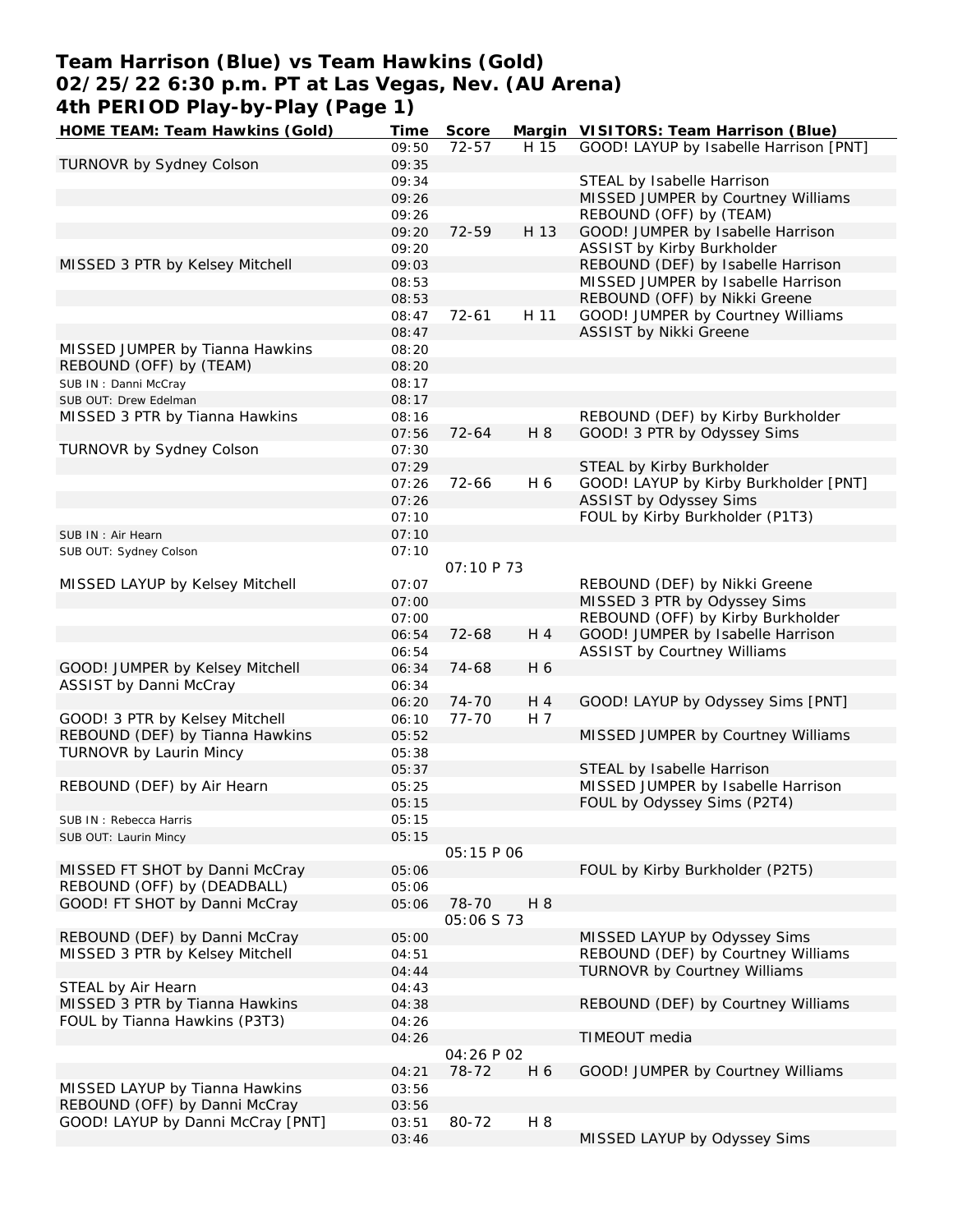## **Team Harrison (Blue) vs Team Hawkins (Gold) 02/25/22 6:30 p.m. PT at Las Vegas, Nev. (AU Arena) 4th PERIOD Play-by-Play (Page 2)**

| HOME TEAM: Team Hawkins (Gold)      | Time  | Score             |      | Margin VISITORS: Team Harrison (Blue) |
|-------------------------------------|-------|-------------------|------|---------------------------------------|
| REBOUND (DEF) by Tianna Hawkins     | 03:46 |                   |      |                                       |
| MISSED LAYUP by Tianna Hawkins      | 03:24 |                   |      |                                       |
| REBOUND (OFF) by Danni McCray       | 03:24 |                   |      |                                       |
| GOOD! LAYUP by Tianna Hawkins [PNT] | 03:16 | $82 - 72$         | H 10 |                                       |
| REBOUND (DEF) by Tianna Hawkins     | 02:58 |                   |      | MISSED JUMPER by Isabelle Harrison    |
| MISSED LAYUP by Kelsey Mitchell     | 02:43 |                   |      | <b>BLOCK by Nikki Greene</b>          |
|                                     | 02:40 |                   |      | REBOUND (DEF) by Nikki Greene         |
| REBOUND (DEF) by Danni McCray       | 02:31 |                   |      | MISSED 3 PTR by Odyssey Sims          |
| MISSED JUMPER by Rebecca Harris     | 02:07 |                   |      | REBOUND (DEF) by Odyssey Sims         |
| REBOUND (DEF) by Air Hearn          | 01:55 |                   |      | MISSED JUMPER by Courtney Williams    |
|                                     | 01:37 |                   |      | FOUL by Isabelle Harrison (P3T6)      |
| SUB IN: Laurin Mincy                | 01:37 |                   |      |                                       |
| SUB IN: Sydney Colson               | 01:37 |                   |      |                                       |
| SUB OUT: Air Hearn                  | 01:37 |                   |      |                                       |
| SUB OUT: Rebecca Harris             | 01:37 |                   |      |                                       |
|                                     |       | 01:37 P 06        |      |                                       |
| GOOD! LAYUP by Danni McCray [PNT]   | 01:27 | 84-72             | H 12 |                                       |
| <b>ASSIST by Sydney Colson</b>      | 01:27 |                   |      |                                       |
| FOUL by Sydney Colson (P3T4)        | 01:15 |                   |      |                                       |
|                                     |       | 01:15P54          |      |                                       |
|                                     | 01:12 |                   |      | TURNOVR by Nikki Greene               |
| SUB IN : Marjorie Butler            | 01:12 |                   |      |                                       |
| SUB IN: Takoia Larry                | 01:12 |                   |      |                                       |
| SUB IN: Tina Roy                    | 01:12 |                   |      |                                       |
| SUB OUT: Tianna Hawkins             | 01:12 |                   |      |                                       |
| SUB OUT: Sydney Colson              | 01:12 |                   |      |                                       |
| SUB OUT: Kelsey Mitchell            | 01:12 |                   |      |                                       |
| MISSED 3 PTR by Laurin Mincy        | 00:49 |                   |      | REBOUND (DEF) by Isabelle Harrison    |
| FOUL by Danni McCray (P1T5)         | 00:38 | 84-73             | H 11 | GOOD! FT SHOT by Isabelle Harrison    |
|                                     | 00:38 | 84-74             | H 10 | GOOD! FT SHOT by Isabelle Harrison    |
|                                     |       | <i>00:38 S 02</i> |      |                                       |
| MISSED LAYUP by Laurin Mincy        | 00:15 |                   |      |                                       |
| REBOUND (OFF) by Takoia Larry       | 00:15 |                   |      |                                       |
| MISSED FT SHOT by Takoia Larry      | 00:09 |                   |      | FOUL by Nikki Greene (P2T7)           |
| REBOUND (OFF) by (DEADBALL)         | 00:09 |                   |      |                                       |
| GOOD! FT SHOT by Takoia Larry       | 00:09 | 85-74             | H 11 |                                       |
|                                     |       | 00:09 S 22        |      |                                       |

Team Hawkins (Gold) 85, Team Harrison (Blue) 74

|                                              | In. | Off | 2nd | Fast |                                               |                         |
|----------------------------------------------|-----|-----|-----|------|-----------------------------------------------|-------------------------|
| 4th period-only Paint T/O Chance Break Bench |     |     |     |      |                                               |                         |
| Team Harrison (Blue) 6                       |     | 4   | 6   |      | $\left( \begin{array}{c} \end{array} \right)$ | Score tied - 0 times.   |
| Team Hawkins (Gold) 6 0 5                    |     |     |     |      | 6                                             | Lead changed - 0 times. |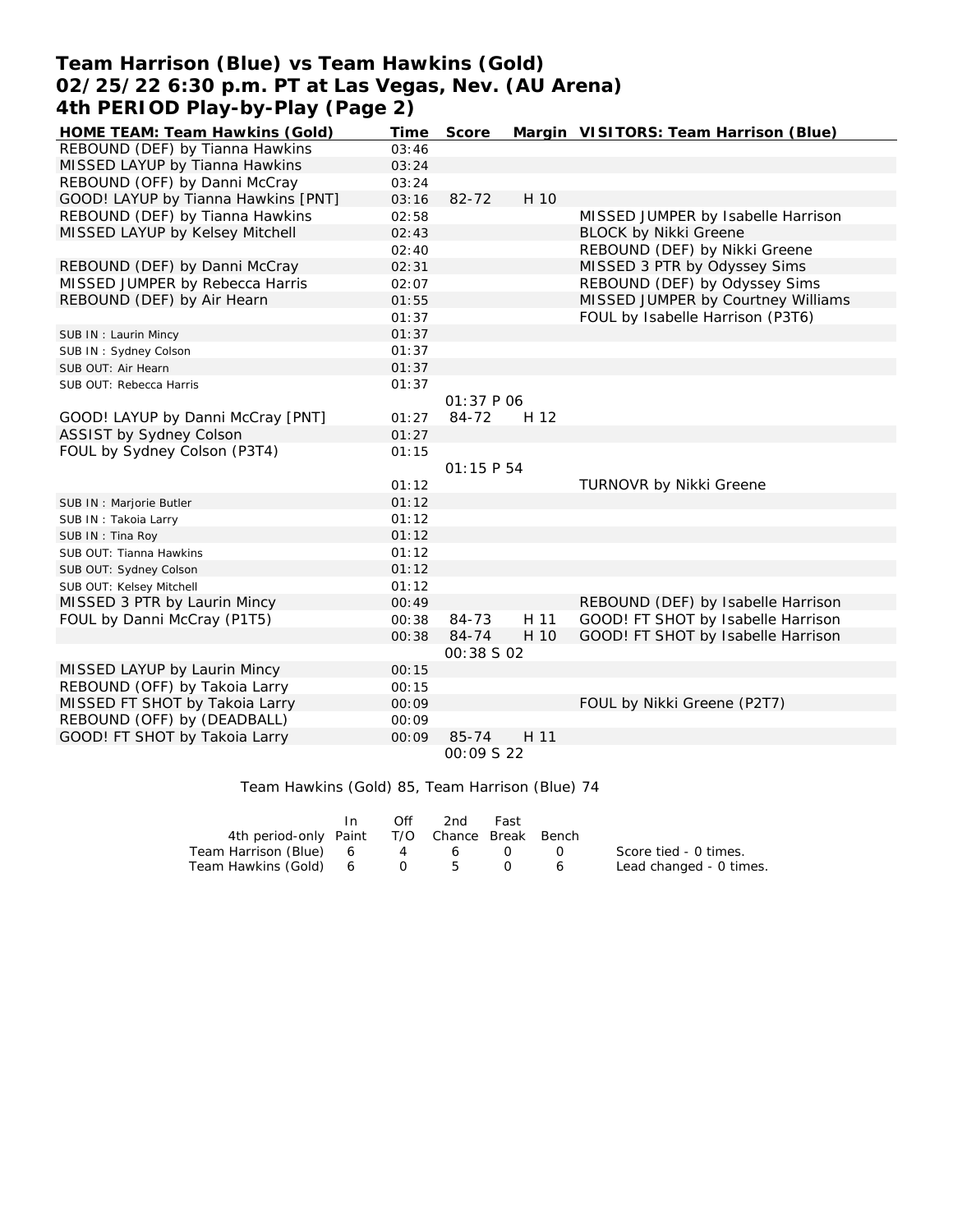## **Official Basketball Box Score -- 1st Period-Only Team Harrison (Blue) vs Team Hawkins (Gold) 02/25/22 6:30 p.m. PT at Las Vegas, Nev. (AU Arena)**

**Team Harrison (Blue) 24**

|    |                                                                                       |         | Total    | 3-Ptr         |         |                | Rebounds |   |          |    |          |          |                |     |                           |
|----|---------------------------------------------------------------------------------------|---------|----------|---------------|---------|----------------|----------|---|----------|----|----------|----------|----------------|-----|---------------------------|
| ## | Player                                                                                |         |          | FG-FGA FG-FGA | FT-FTA  | Off Def Tot    |          |   | PF       | TP | A        | TO       | Blk            | Stl | Min                       |
| 02 | <b>Isabelle Harrison</b>                                                              | $\star$ | $3 - 5$  | $O-O$         | $2 - 2$ | O              |          |   |          | 8  | Ω        | 2        | 0              |     |                           |
| 10 | <b>Courtney Williams</b>                                                              | $\star$ | $2 - 3$  | $0 - 0$       | $0 - 0$ | 0              |          | 1 | $\Omega$ | 4  |          |          | $\Omega$       | Ο   | 10                        |
| 20 | Kirby Burkholder                                                                      | $\star$ | $0 - 0$  | $0 - 0$       | $0-0$   | 0              |          | 1 | $\Omega$ | O  | Ο        | 0        | 0              | O   |                           |
| 54 | Nikki Greene                                                                          | $\star$ | $0 - 1$  | $0-0$         | $0 - 0$ | $\overline{O}$ | 3        | 3 |          | 0  | 0        | $\Omega$ | $\overline{2}$ | O   | 6                         |
| 99 | <b>Odyssey Sims</b>                                                                   | $\star$ | $4 - 5$  | $1 - 1$       | $3 - 3$ | 0              | $\Omega$ | 0 | Ω        | 12 | 2        | $\Omega$ | 0              | O   |                           |
| 01 | Ty Young                                                                              |         | $0 - 1$  | $0-0$         | $0-0$   | 0              |          | 1 | O        | Ο  | O        | Ο        | $\Omega$       | O   | 4                         |
| 12 | Kiki Harrigan                                                                         |         | $0-0$    | $0-0$         | $0-0$   | $\overline{O}$ | $\Omega$ | 0 | O        | 0  | $\Omega$ | O        | 0              | Ω   | 3                         |
| 88 | Briahanna Jackson                                                                     |         | $0 - 0$  | $0 - 0$       | $0-0$   | $\overline{O}$ | 0        | 0 | Ω        | 0  | O        | Ω        | $\Omega$       | O   | $\overline{2}$            |
|    | Team                                                                                  |         |          |               |         | O              | $\Omega$ | 0 |          |    |          |          |                |     |                           |
|    | Totals                                                                                |         | $9 - 15$ | $1 - 1$       | $5-5$   | $\overline{O}$ |          | 7 | 2        | 24 | 3        | 3        | 2              | 0   |                           |
|    | FG %:<br>$9 - 15$<br>60.0%<br>3FG %:<br>100.0<br>$1 - 1$<br>FT %:<br>$5 - 5$<br>100.0 |         |          |               |         |                |          |   |          |    |          |          |                |     | Deadball<br>Rebounds<br>O |

## **Team Hawkins (Gold) 23**

|    |                                                            |                         | Total    | 3-Ptr         |         | Rebounds       |                |                |           |          |          |          |          |      |                           |
|----|------------------------------------------------------------|-------------------------|----------|---------------|---------|----------------|----------------|----------------|-----------|----------|----------|----------|----------|------|---------------------------|
| ## | Player                                                     |                         |          | FG-FGA FG-FGA | FT-FTA  | Off Def Tot    |                |                | <b>PF</b> | TPI      | A        | TO.      | Blk      | Stll | Min                       |
| 06 | <b>Kelsey Mitchell</b>                                     | $\star$                 | $1 - 2$  | 1-1           | $0 - 0$ | Ο              |                |                | Ο         | 3        | Ο        |          | O        |      | 10                        |
| 08 | Drew Edelman                                               | $\star$                 | $O - 4$  | $0 - 0$       | $0 - 0$ | 2              | 2              | $\overline{4}$ | $\Omega$  | $\Omega$ | $\Omega$ | $\Omega$ | $\Omega$ | 0    | 6                         |
| 21 | Tianna Hawkins                                             | $\star$                 | $2 - 5$  | $0 - 3$       | $1 - 1$ | 3              | $\overline{2}$ | 5              |           | 5        |          | O        |          |      | 10                        |
| 23 | Laurin Mincy                                               | $\star$                 | $1 - 3$  | $1 - 3$       | $0 - 0$ | 0              | $\Omega$       | 0              |           | 3        |          | $\Omega$ | $\Omega$ | 0    |                           |
| 51 | Sydney Colson                                              | $\star$                 | $2 - 4$  | 1-1           | $0 - 0$ |                | $\Omega$       |                |           | 5        | 3        |          | $\Omega$ | 0    | 10                        |
| 15 | Rebecca Harris                                             |                         | 1-1      | 1-1           | $0 - 0$ | $\overline{O}$ |                |                | $\Omega$  | 3        | $\Omega$ | $\Omega$ | $\Omega$ | 0    | 2                         |
| 73 | Danni McCray                                               |                         | $2 - 4$  | $0 - 0$       | $0 - 0$ | 1              | $\Omega$       |                | $\Omega$  | 4        | $\Omega$ | O        | $\Omega$ | 0    | 3                         |
|    | Team                                                       |                         |          |               |         | $\Omega$       | $\Omega$       | 0              |           |          |          |          |          |      |                           |
|    | <b>Totals</b>                                              |                         | $9 - 23$ | $4 - 9$       | $1 - 1$ | 7              | 6              | 3              | 3         | 23       | 5        | 3        |          |      |                           |
|    | FG %:<br>$9 - 23$<br>3FG %:<br>$4 - 9$<br>FT %:<br>$1 - 1$ | 39.1%<br>44.4%<br>100.0 |          |               |         |                |                |                |           |          |          |          |          |      | Deadball<br>Rebounds<br>O |

Officials: Erik Aellig, Jarrett Robinson, Chastity Taylor Technical fouls: Team Harrison (Blue)-None. Team Hawkins (Gold)-None. Attendance:

| Score by periods     | 1st | 2nd $\sqrt{3}$ 3rd $\sqrt{4}$ 4th |  |
|----------------------|-----|-----------------------------------|--|
| Team Harrison (Blue) |     |                                   |  |
| Team Hawkins (Gold)  |     |                                   |  |

| In.   | Off | 2nd              | Fast             |                        |
|-------|-----|------------------|------------------|------------------------|
| Paint |     |                  |                  |                        |
| я     |     | $\left( \right)$ | $\left( \right)$ | $\left( \right)$       |
| 10    |     |                  | O                |                        |
|       |     |                  |                  | T/O Chance Break Bench |

Last FG - 104 1st-01:13, 102 1st-00:27.

Largest lead - 104 by 6 1st-07:31, 102 None.

104 led for 39:41. 102 led for 00:00. Game was tied for -9:-41.

| Score tied - 1 time.    |  |
|-------------------------|--|
| Lead changed - 0 times. |  |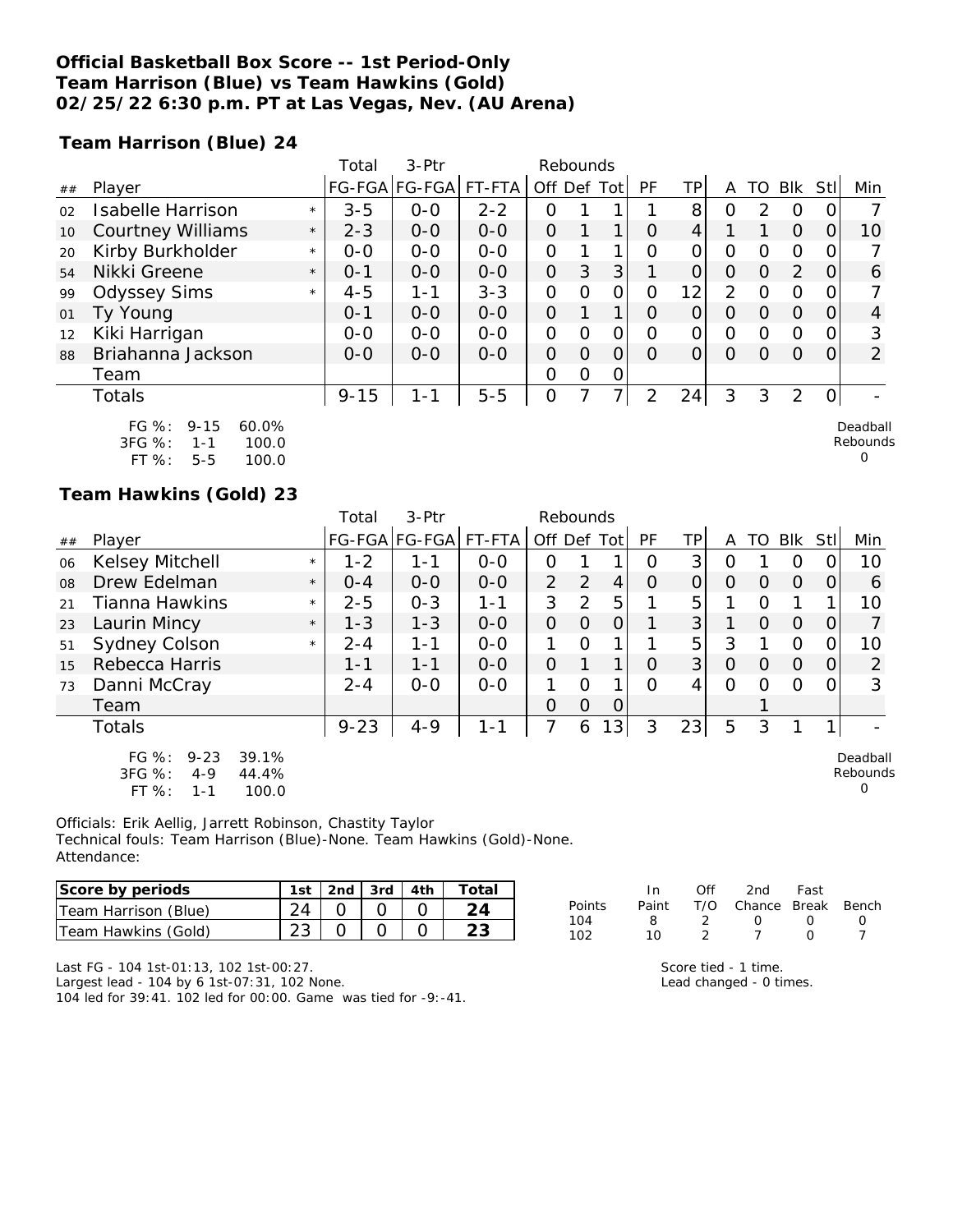## **Official Basketball Box Score -- 2nd Period-Only Team Harrison (Blue) vs Team Hawkins (Gold) 02/25/22 6:30 p.m. PT at Las Vegas, Nev. (AU Arena)**

**Team Harrison (Blue) 18**

|    |                                                                                                |         | Total    | 3-Ptr                 |         |                | Rebounds       |                |          |    |                |               |          |      |                      |
|----|------------------------------------------------------------------------------------------------|---------|----------|-----------------------|---------|----------------|----------------|----------------|----------|----|----------------|---------------|----------|------|----------------------|
| ## | Player                                                                                         |         |          | FG-FGA FG-FGA  FT-FTA |         | Off Def Tot    |                |                | PF       | ΤP | A              | TO            | Blk      | Stll | Min                  |
| 02 | Isabelle Harrison                                                                              | $\star$ | $5 - 6$  | $0 - 0$               | 1-1     | 0              | 0              | 0              | Ω        | 11 | ი              |               | $\circ$  |      | 8                    |
| 10 | <b>Courtney Williams</b>                                                                       | $\star$ | $O - 3$  | $0 - 2$               | $0-0$   | O              | 2              | 2 <sub>1</sub> | O        | 0  | $\Omega$       | $\Omega$      | $\Omega$ | 0    | 6                    |
| 20 | Kirby Burkholder                                                                               | $\star$ | 1 - 1    | 1-1                   | $0 - 0$ | 0              |                |                | Ω        | 3  |                | $\Omega$      | $\Omega$ |      | 3                    |
| 54 | Nikki Greene                                                                                   | $\star$ | $0 - 0$  | $0 - 0$               | $0 - 0$ | 0              | $\overline{2}$ | 2 <sub>1</sub> | O        | 0  | $\Omega$       | $\Omega$      | $\Omega$ | 0    | 8                    |
| 99 | <b>Odyssey Sims</b>                                                                            | $\star$ | $2 - 5$  | $O - 1$               | $0 - 0$ | 0              | $\overline{2}$ | 2 <sub>1</sub> |          | 4  | 0              | $\Omega$      | 0        |      | 10                   |
| 01 | Ty Young                                                                                       |         | $0 - 1$  | $O - 1$               | $0 - 0$ | $\overline{O}$ | O              | $\Omega$       | $\Omega$ | 0  | $\Omega$       | $\Omega$      | $\Omega$ | 0    | 6                    |
| 12 | Kiki Harrigan                                                                                  |         | $0 - 1$  | $0 - 1$               | $0 - 0$ | O              |                | 1              | O        | 0  | 0              | $\Omega$      | 0        |      | 3                    |
| 88 | Briahanna Jackson                                                                              |         | $0 - 2$  | $0 - 0$               | $0 - 0$ | 1              | $\Omega$       | 1              | 0        | 0  |                |               | $\Omega$ |      | 3                    |
|    | Team                                                                                           |         |          |                       |         |                |                | っ              |          |    |                |               |          |      |                      |
|    | Totals                                                                                         |         | $8 - 19$ | $1 - 6$               | $1 - 1$ | 2              | 9              | $\mathbf{1}$   |          | 18 | $\overline{2}$ | $\mathcal{P}$ | $\Omega$ |      |                      |
|    | $FG \%$ :<br>42.1%<br>$8 - 19$<br>$3FG \%$ :<br>16.7%<br>$1 - 6$<br>ET O.<br>100 $\cap$<br>1 1 |         |          |                       |         |                |                |                |          |    |                |               |          |      | Deadball<br>Rebounds |

FT %: 1-1 100.0

#### **Team Hawkins (Gold) 22**

|    |                                                                                  |         | Total     | 3-Ptr         |         | Rebounds       |                |                |             |                |                |          |            |                  |                      |
|----|----------------------------------------------------------------------------------|---------|-----------|---------------|---------|----------------|----------------|----------------|-------------|----------------|----------------|----------|------------|------------------|----------------------|
| ## | Player                                                                           |         |           | FG-FGA FG-FGA | FT-FTA  | Off Def Tot    |                |                | <b>PF</b>   | TP             | A              |          | TO BIK StI |                  | Min                  |
| 06 | Kelsey Mitchell                                                                  | $\star$ | $4 - 5$   | 1-1           | $0 - 0$ |                |                | 2              | Ω           | 9              |                | 0        | O          |                  | 10                   |
| 08 | Drew Edelman                                                                     | $\star$ | $0 - 0$   | $0 - 0$       | $0 - 2$ | $\overline{O}$ |                | 1              | $\Omega$    | 0              | 0              | $\Omega$ | $\Omega$   | $\Omega$         | 6                    |
| 21 | Tianna Hawkins                                                                   | $\star$ | $1 - 5$   | $O - 1$       | $0 - 0$ | 0              | 3              | 3              | $\mathbf 0$ | 2              |                |          | $\Omega$   | 0                | 10                   |
| 51 | Sydney Colson                                                                    | $\star$ | 1-1       | $0 - 0$       | $0 - 0$ | $\overline{O}$ | $\Omega$       | 0              |             | $\overline{2}$ | 0              | $\Omega$ | $\Omega$   | 0                |                      |
| 15 | Rebecca Harris                                                                   |         | 1-6       | $1 - 3$       | $0 - 0$ |                | $\overline{2}$ | 3              |             | 3 <sup>1</sup> | $\overline{O}$ | $\circ$  | $\Omega$   |                  | 10                   |
| 73 | Danni McCray                                                                     |         | 1-1       | $0 - 0$       | $0 - 0$ | $\overline{O}$ |                |                | O           | $\overline{2}$ | $\Omega$       | $\Omega$ | $\Omega$   | 0                | 3                    |
| 75 | Air Hearn                                                                        |         | $2 - 3$   | $O - 1$       | $O-O$   | 1              |                | 2              |             | 4              | $\mathcal{P}$  | ∩        | $\Omega$   | $\left( \right)$ | 8                    |
|    | Team                                                                             |         |           |               |         | Ο              | 0              | 0              |             |                |                |          |            |                  |                      |
|    | Totals                                                                           |         | $10 - 21$ | $2 - 6$       | $0 - 2$ | 3              | 9              | $\overline{2}$ | 3           | 22             | 4              |          | O          |                  |                      |
|    | FG %: 10-21<br>47.6%<br>$3FG \%$<br>33.3%<br>$2 - 6$<br>FT %:<br>0.0%<br>$0 - 2$ |         |           |               |         |                |                |                |             |                |                |          |            |                  | Deadball<br>Rebounds |

Officials: Erik Aellig, Jarrett Robinson, Chastity Taylor Technical fouls: Team Harrison (Blue)-None. Team Hawkins (Gold)-None. Attendance:

| lScore by periods    | 1st | 2nd $\frac{1}{3}$ 3rd $\frac{1}{4}$ 4th | Total |
|----------------------|-----|-----------------------------------------|-------|
| Team Harrison (Blue) |     |                                         |       |
| Team Hawkins (Gold)  |     |                                         |       |

|        | In.   | ∩ff        | 2nd                    | Fast             |                  |
|--------|-------|------------|------------------------|------------------|------------------|
| Points | Paint |            | T/O Chance Break Bench |                  |                  |
| 104    | 12    | $^{\circ}$ | $\sqrt{2}$             | $\left( \right)$ | $\left( \right)$ |
| 102    | 1 1   |            |                        | $\cap$           | Q                |

Last FG - 104 2nd-00:18, 102 2nd-00:37.

Largest lead - 104 by 6 1st-07:31, 102 by 6 2nd-00:37. 104 led for 05:08. 102 led for 14:52. Game was tied for 00:00.

| Score tied - 0 times.   |  |
|-------------------------|--|
| Lead changed - 4 times. |  |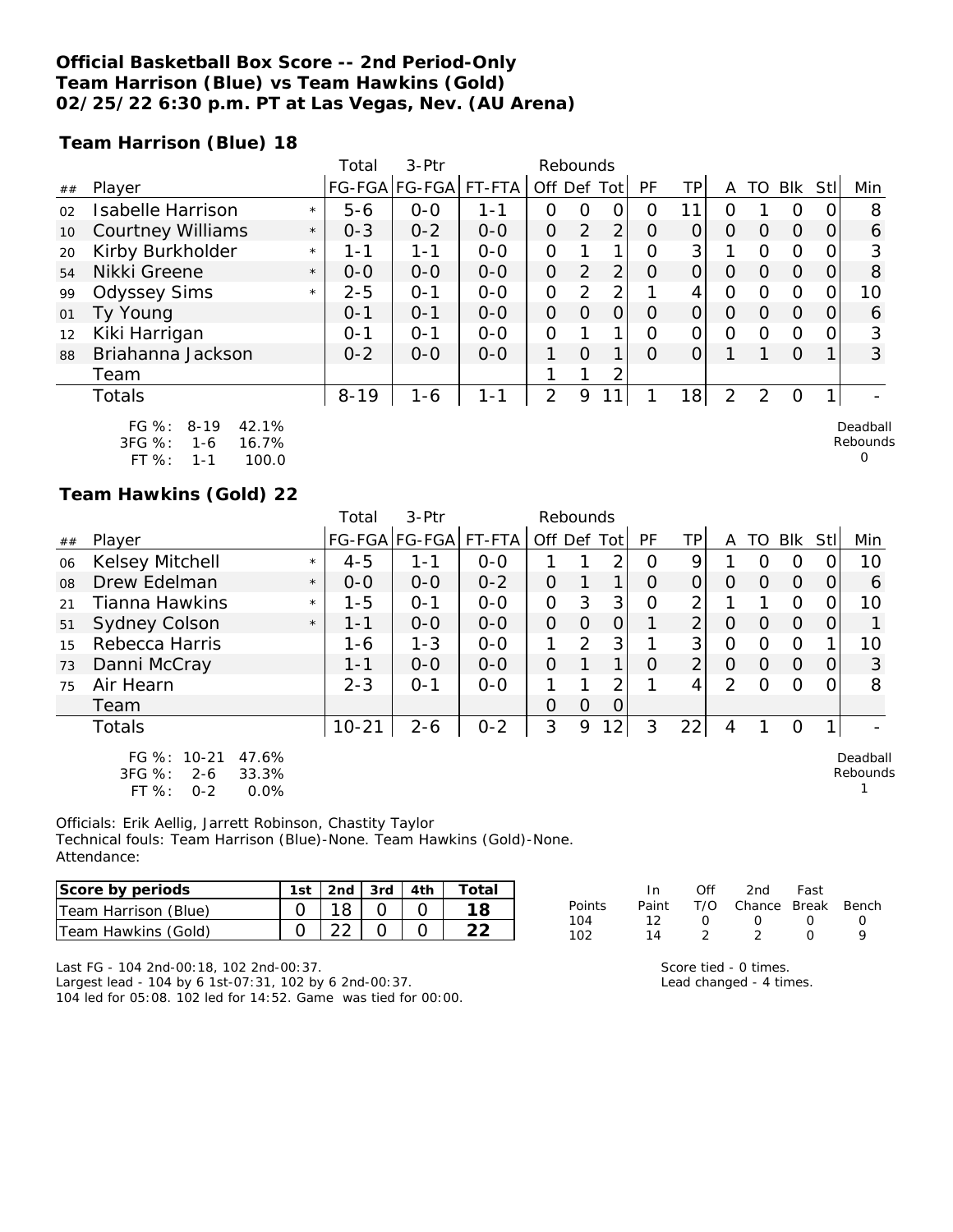## **Official Basketball Box Score -- 3rd Period-Only Team Harrison (Blue) vs Team Hawkins (Gold) 02/25/22 6:30 p.m. PT at Las Vegas, Nev. (AU Arena)**

**Team Harrison (Blue) 13**

|    |                                                         |         | Total    | $3-$ Ptr      |         | Rebounds       |          |      |          |                 |         |               |          |     |                      |
|----|---------------------------------------------------------|---------|----------|---------------|---------|----------------|----------|------|----------|-----------------|---------|---------------|----------|-----|----------------------|
| ## | Player                                                  |         |          | FG-FGA FG-FGA | FT-FTA  | Off Def        |          | Totl | PF       | ΤP              | A       | TO            | Blk      | Stl | Min                  |
| 02 | <b>Isabelle Harrison</b>                                | $\star$ | 1 - 1    | $0 - 0$       | $0 - 0$ | Ο              |          |      |          | ⌒               |         |               | 0        |     | 10                   |
| 10 | <b>Courtney Williams</b>                                | $\star$ | $1 - 4$  | $0 - 0$       | $0 - 0$ | $\Omega$       | O        | 0    | O        | $\overline{2}$  |         | $\Omega$      | $\Omega$ |     | 8                    |
| 20 | Kirby Burkholder                                        | $\star$ | $O - 1$  | $0 - 0$       | $0 - 0$ |                | Ω        |      | Ο        | 0               | Ο       | Ω             | 0        |     | 6                    |
| 54 | Nikki Greene                                            | $\star$ | $0 - 1$  | $0 - 0$       | $0-0$   | $\overline{O}$ | O        | 0    | Ο        | 0               |         | Ω             | $\Omega$ |     | 6                    |
| 99 | <b>Odyssey Sims</b>                                     | $\star$ | $3 - 4$  | $O - 1$       | $1 - 1$ | $\Omega$       | 2        | 2    | Ω        | 7               |         |               | $\Omega$ | ∩   |                      |
| 01 | Ty Young                                                |         | $1 - 2$  | $0 - 0$       | $0 - 0$ | 0              | O        | 0    |          | $\overline{2}$  | 0       |               | $\Omega$ |     | 3                    |
| 12 | Kiki Harrigan                                           |         | $0-0$    | $0 - 0$       | $0 - 0$ | 0              |          | 1    | $\Omega$ | 0               | Ο       | Ω             | $\Omega$ |     | 3                    |
| 88 | Briahanna Jackson                                       |         | $0 - 2$  | $O - 1$       | $0 - 0$ | 1.             | $\Omega$ | 1    | $\Omega$ | 0               | $\circ$ | $\mathcal{L}$ | $\Omega$ |     | 3                    |
|    | Team                                                    |         |          |               |         | 0              | O        | 0    |          |                 |         |               |          |     |                      |
|    | Totals                                                  |         | $6 - 15$ | $0 - 2$       | 1-1     | 2              | 4        | 6    | 2        | 13 <sub>1</sub> | 4       | 5             | 0        | 3   |                      |
|    | FG %:<br>40.0%<br>$6 - 15$<br>3FG %:<br>0.0%<br>$O - 2$ |         |          |               |         |                |          |      |          |                 |         |               |          |     | Deadball<br>Rebounds |

| 3FG %:    | $0 - 2$ | $0.0\%$ |
|-----------|---------|---------|
| FT $\%$ : | 1-1     | 100.0   |

**Team Hawkins (Gold) 27**

|        |                                                                                         |         | Total     | 3-Ptr         |         | Rebounds       |                |                |                |                 |                |                |                |                |                           |
|--------|-----------------------------------------------------------------------------------------|---------|-----------|---------------|---------|----------------|----------------|----------------|----------------|-----------------|----------------|----------------|----------------|----------------|---------------------------|
| $\#\#$ | Player                                                                                  |         |           | FG-FGA FG-FGA | FT-FTA  | Off Def Tot    |                |                | PF             | <b>TP</b>       | A              | TO             | Blk            | <b>StII</b>    | Min                       |
| 06     | Kelsey Mitchell                                                                         | $\star$ | $0 - 2$   | $0 - 1$       | $0 - 0$ |                | Ο              | 1              | O              | $\Omega$        |                | O              | 0              | 0              | 6                         |
| 08     | Drew Edelman                                                                            | $\star$ | $2 - 2$   | $0-0$         | $O-O$   | $\mathbf 0$    | 1              | $\mathbf{1}$   | O              | 4               | $\Omega$       | $\overline{O}$ | 1              | 0              | 8                         |
| 21     | <b>Tianna Hawkins</b>                                                                   | $\star$ | $4 - 4$   | $2 - 2$       | $O-O$   | $\overline{O}$ | $\overline{2}$ | $\overline{2}$ |                | 10 <sup>1</sup> |                |                | $\mathbf 0$    | 0              | 8                         |
| 23     | Laurin Mincy                                                                            | $\star$ | $2 - 3$   | $1 - 2$       | $O-O$   | $\overline{O}$ | $\overline{O}$ | $\overline{O}$ | $\Omega$       | 5               |                |                | $\overline{O}$ | $\overline{2}$ | 8                         |
| 51     | <b>Sydney Colson</b>                                                                    | $\star$ | $2 - 2$   | $2 - 2$       | $0-0$   | 1              | $\overline{2}$ | 3 <sub>l</sub> | O              | 6               | 6              | 1              | $\Omega$       | 0              | 8                         |
| 15     | Rebecca Harris                                                                          |         | $0 - 1$   | $O - 1$       | $2 - 2$ | $\overline{O}$ | $\overline{O}$ | $\Omega$       | $\overline{O}$ | $\overline{2}$  | $\overline{O}$ | $\overline{O}$ | $\Omega$       |                |                           |
| 22     | Takoia Larry                                                                            |         | $0 - 2$   | $0 - 1$       | $0-0$   | $\overline{O}$ | $\overline{O}$ | $\mathcal{O}$  | $\overline{O}$ | $\mathcal{O}$   | $\mathcal{O}$  |                | $\overline{O}$ | 0              |                           |
| 35     | Tina Roy                                                                                |         | $0 - 2$   | $0 - 1$       | $0-0$   | $\overline{O}$ | $\overline{O}$ | $\overline{O}$ | $\Omega$       | $\Omega$        | $\Omega$       | 0              | $\overline{O}$ | 0              | 1                         |
| 43     | Marjorie Butler                                                                         |         | $0-0$     | $0-0$         | $0-0$   | $\overline{O}$ |                |                |                | 0               | $\mathcal{O}$  | 0              | $\Omega$       | O              |                           |
| 73     | Danni McCray                                                                            |         | $0 - 0$   | $0-0$         | $O-O$   | 1              | $\overline{O}$ | $\mathbf{1}$   | $\overline{O}$ | $\vert$ 0       | $\Omega$       | $\Omega$       | $\mathbf{O}$   | 0              |                           |
| 75     | Air Hearn                                                                               |         | $0 - 0$   | $0 - 0$       | $0-0$   | $\mathcal{O}$  | $\Omega$       | O              | $\overline{O}$ | 0               | $\Omega$       | O              | $\circ$        |                | 2                         |
|        | Team                                                                                    |         |           |               |         |                | 1              | $\overline{2}$ |                |                 |                |                |                |                |                           |
|        | Totals                                                                                  |         | $10 - 18$ | $5 - 10$      | $2 - 2$ | 4              | 7              | 11             | $\overline{2}$ | 27              | 9              | 4              | 1              | $\overline{4}$ |                           |
|        | FG %:<br>$10 - 18$<br>55.6%<br>3FG %:<br>$5 - 10$<br>50.0%<br>FT %:<br>100.0<br>$2 - 2$ |         |           |               |         |                |                |                |                |                 |                |                |                |                | Deadball<br>Rebounds<br>O |

Officials: Erik Aellig, Jarrett Robinson, Chastity Taylor Technical fouls: Team Harrison (Blue)-None. Team Hawkins (Gold)-None. Attendance:

| Score by periods     |  |  | 1st 2nd 3rd 4th Total |
|----------------------|--|--|-----------------------|
| Team Harrison (Blue) |  |  |                       |
| Team Hawkins (Gold)  |  |  |                       |

Last FG - 104 3rd-01:40, 102 3rd-01:59. Largest lead - 104 by 6 1st-07:31, 102 by 18 3rd-04:20. 104 led for 00:00. 102 led for 10:00. Game was tied for 00:00.

|        | In In | ∩ff           | 2nd                    | Fast             |  |
|--------|-------|---------------|------------------------|------------------|--|
| Points | Paint |               | T/O Chance Break Bench |                  |  |
| 104    | 12    | $\mathcal{D}$ | $\left( \right)$       | $\left( \right)$ |  |
| 102.   |       | 8             | -2                     |                  |  |

0

Score tied - 0 times. Lead changed - 0 times.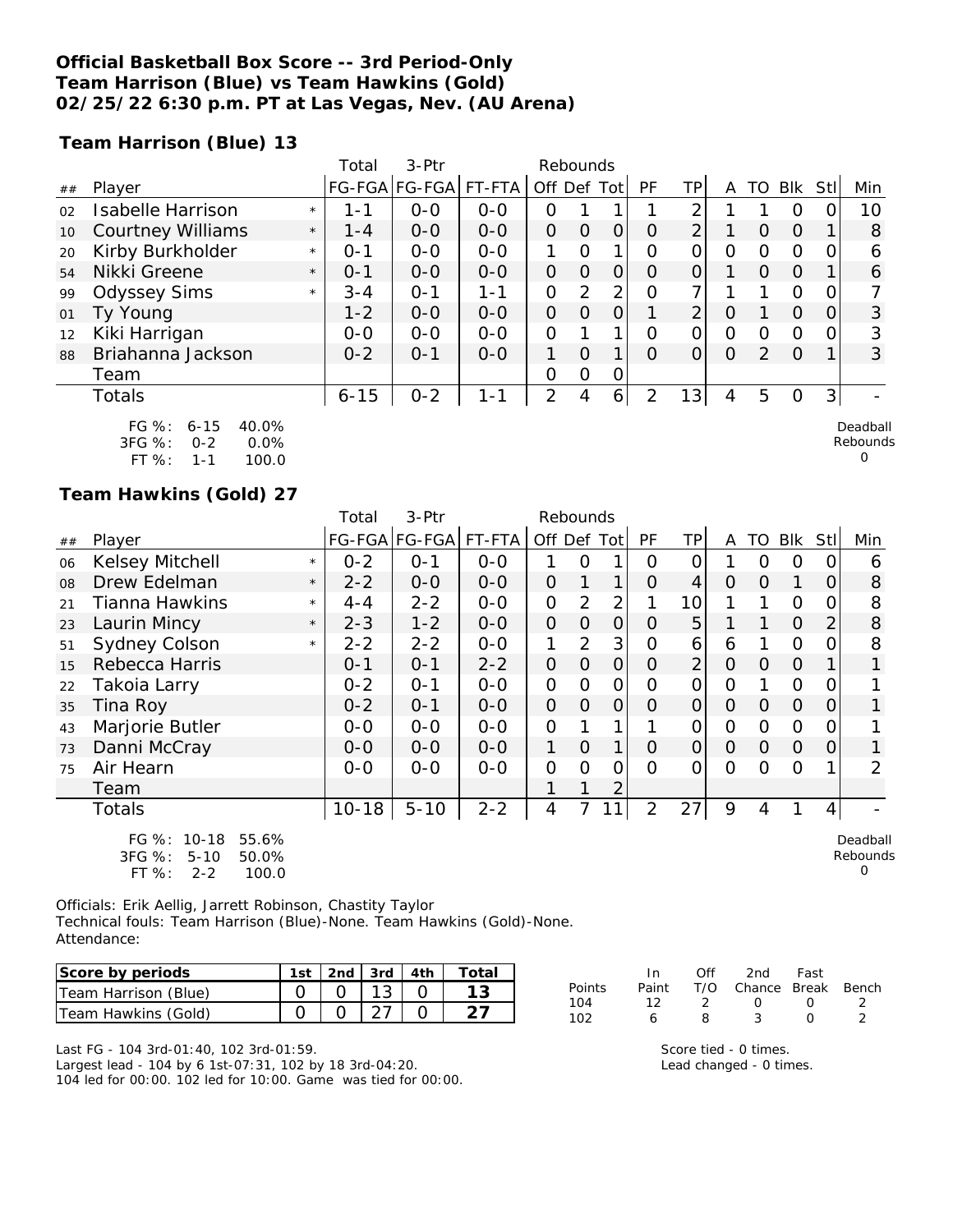## **Official Basketball Box Score -- 4th Period-Only Team Harrison (Blue) vs Team Hawkins (Gold) 02/25/22 6:30 p.m. PT at Las Vegas, Nev. (AU Arena)**

**Team Harrison (Blue) 19**

|    |                          |         | Total    | 3-Ptr         |         |          | Rebounds      |       |    |                 |   |    |     |     |     |
|----|--------------------------|---------|----------|---------------|---------|----------|---------------|-------|----|-----------------|---|----|-----|-----|-----|
| ## | Player                   |         |          | FG-FGA FG-FGA | FT-FTA  | Off Def  |               | Tot l | PF | TPI             | A | TO | Blk | Stl | Min |
| 02 | <b>Isabelle Harrison</b> | $\star$ | $3-6$    | $O-O$         | $2 - 2$ |          |               |       |    | 8               |   |    |     |     | 10  |
| 10 | <b>Courtney Williams</b> | $\star$ | $2 - 5$  | $0 - 0$       | $0 - 0$ | $\Omega$ |               |       |    |                 |   |    | O   |     | 10  |
| 20 | Kirby Burkholder         | $\star$ | 1 - 1    | $0 - 0$       | $O-O$   |          |               | ⌒     | ာ  |                 |   |    |     |     | 10  |
| 54 | Nikki Greene             | $\star$ | $0 - 0$  | $0 - 0$       | $0 - 0$ |          | $\mathcal{P}$ | 3     |    |                 |   |    |     |     | 10  |
| 99 | <b>Odyssey Sims</b>      | $\star$ | $2 - 6$  | $1 - 3$       | $O - O$ |          |               |       |    | 5               |   |    |     |     | 10  |
|    | Team                     |         |          |               |         |          | O             |       |    |                 |   |    |     |     |     |
|    | Totals                   |         | $8 - 18$ | $1 - 3$       | $2 - 2$ | 3        | 8             | 11    | 5  | 19 <sub>1</sub> | 4 |    |     |     |     |
|    |                          |         |          |               |         |          |               |       |    |                 |   |    |     |     |     |

FG %: 8-18 44.4% 3FG %: 1-3 33.3% FT %: 2-2 100.0

Deadball Rebounds

2

0

**Team Hawkins (Gold) 13**

|    |                                                          |         | Total    | 3-Ptr                |         | Rebounds       |                |                |          |                |                |          |                |                |                      |
|----|----------------------------------------------------------|---------|----------|----------------------|---------|----------------|----------------|----------------|----------|----------------|----------------|----------|----------------|----------------|----------------------|
| ## | Player                                                   |         |          | FG-FGA FG-FGA FT-FTA |         | Off Def Tot    |                |                | PF       | TP             | A              | TO       | Blk            | Stll           | Min                  |
| 06 | <b>Kelsey Mitchell</b>                                   | $\star$ | $2 - 6$  | $1 - 3$              | $0 - 0$ | $\Omega$       | 0              | $\mathbf{O}$   | 0        | 5              | $\Omega$       | $\Omega$ | $\circ$        | 0              | 8                    |
| 08 | Drew Edelman                                             | $\star$ | $O-O$    | $0 - 0$              | $0 - 0$ | $\overline{O}$ | $\overline{O}$ | $\overline{O}$ | $\Omega$ | $\Omega$       | $\Omega$       | 0        | $\Omega$       | 0              |                      |
| 21 | Tianna Hawkins                                           | $\star$ | 1-6      | $0 - 2$              | $0-0$   | $\mathcal{O}$  | 3              | 3              |          | $\overline{2}$ | $\overline{O}$ | $\Omega$ | $\Omega$       | 0              | 8                    |
| 23 | Laurin Mincy                                             | $\star$ | $0 - 2$  | $O - 1$              | $O - O$ | $\overline{O}$ | $\overline{O}$ | $\overline{O}$ | $\Omega$ | $\overline{O}$ | $\Omega$       | 1        | $\overline{O}$ | $\overline{O}$ | 6                    |
| 51 | <b>Sydney Colson</b>                                     | $\star$ | $O-O$    | $O-O$                | $O-O$   | $\overline{O}$ | $\overline{O}$ | $\mathcal{O}$  |          | $\mathcal{O}$  | 1              | 2        | $\Omega$       | 0              | 3                    |
| 15 | Rebecca Harris                                           |         | $0 - 1$  | $0-0$                | $0-0$   | $\overline{O}$ | $\overline{O}$ | $\overline{O}$ | O        | $\overline{O}$ | $\overline{O}$ | 0        | $\Omega$       | 0              | 3                    |
| 22 | Takoia Larry                                             |         | $0-0$    | $0-0$                | $1 - 2$ | 1              | $\Omega$       | 1              | O        | 1              | $\Omega$       | 0        | $\Omega$       | 0              |                      |
| 35 | Tina Roy                                                 |         | $0 - 0$  | $0-0$                | $O - O$ | $\overline{O}$ | $\overline{O}$ | $\overline{O}$ | 0        | $\Omega$       | 0              | 0        | $\Omega$       | 0              | 1                    |
| 43 | Marjorie Butler                                          |         | $0-0$    | $O-O$                | $O-O$   | $\mathbf 0$    | $\overline{O}$ | 0              | $\Omega$ | $\overline{O}$ | $\mathcal{O}$  | $\Omega$ | $\Omega$       | 0              |                      |
| 73 | Danni McCray                                             |         | $2 - 2$  | $0 - 0$              | $1 - 2$ | $\overline{2}$ | $\overline{2}$ | $\overline{4}$ | 1        | 5              | 1              | 0        | $\Omega$       | 0              | 8                    |
| 75 | Air Hearn                                                |         | $0-0$    | $0 - 0$              | $0 - 0$ | $\Omega$       | $\overline{2}$ | $\overline{2}$ | $\Omega$ | $\Omega$       | $\Omega$       | $\Omega$ | $\Omega$       |                | 5                    |
|    | Team                                                     |         |          |                      |         | 1              | $\overline{O}$ | 1              |          |                |                |          |                |                |                      |
|    | Totals                                                   |         | $5 - 17$ | $1 - 6$              | $2 - 4$ | 4              | 7              | 1              | 3        | 13             | $\overline{2}$ | 3        | $\circ$        |                |                      |
|    | $FG \%$ :<br>29.4%<br>$5 - 17$<br>3FG %:<br>16.7%<br>1-6 |         |          |                      |         |                |                |                |          |                |                |          |                |                | Deadball<br>Rebounds |

FT %: 2-4 50.0% Officials: Erik Aellig, Jarrett Robinson, Chastity Taylor

Technical fouls: Team Harrison (Blue)-None. Team Hawkins (Gold)-None. Attendance:

| lScore by periods    | 1st | . 2nd   3rd   4th |  | Total |
|----------------------|-----|-------------------|--|-------|
| Team Harrison (Blue) |     |                   |  |       |
| lTeam Hawkins (Gold) |     |                   |  |       |

|        | In.   | ∩ff              | 2nd                    | Fast             |                  |
|--------|-------|------------------|------------------------|------------------|------------------|
| Points | Paint |                  | T/O Chance Break Bench |                  |                  |
| 104    | 6     | Δ                | 6.                     | $\left( \right)$ | $\left( \right)$ |
| 102    | ь     | $\left( \right)$ | Б.                     | $\left( \right)$ | А                |

Last FG - 104 4th-04:21, 102 4th-01:27. Largest lead - 104 by 6 1st-07:31, 102 by 18 3rd-04:20.

104 led for 00:00. 102 led for 00:00. Game was tied for 00:00.

Score tied - 0 times. Lead changed - 0 times.